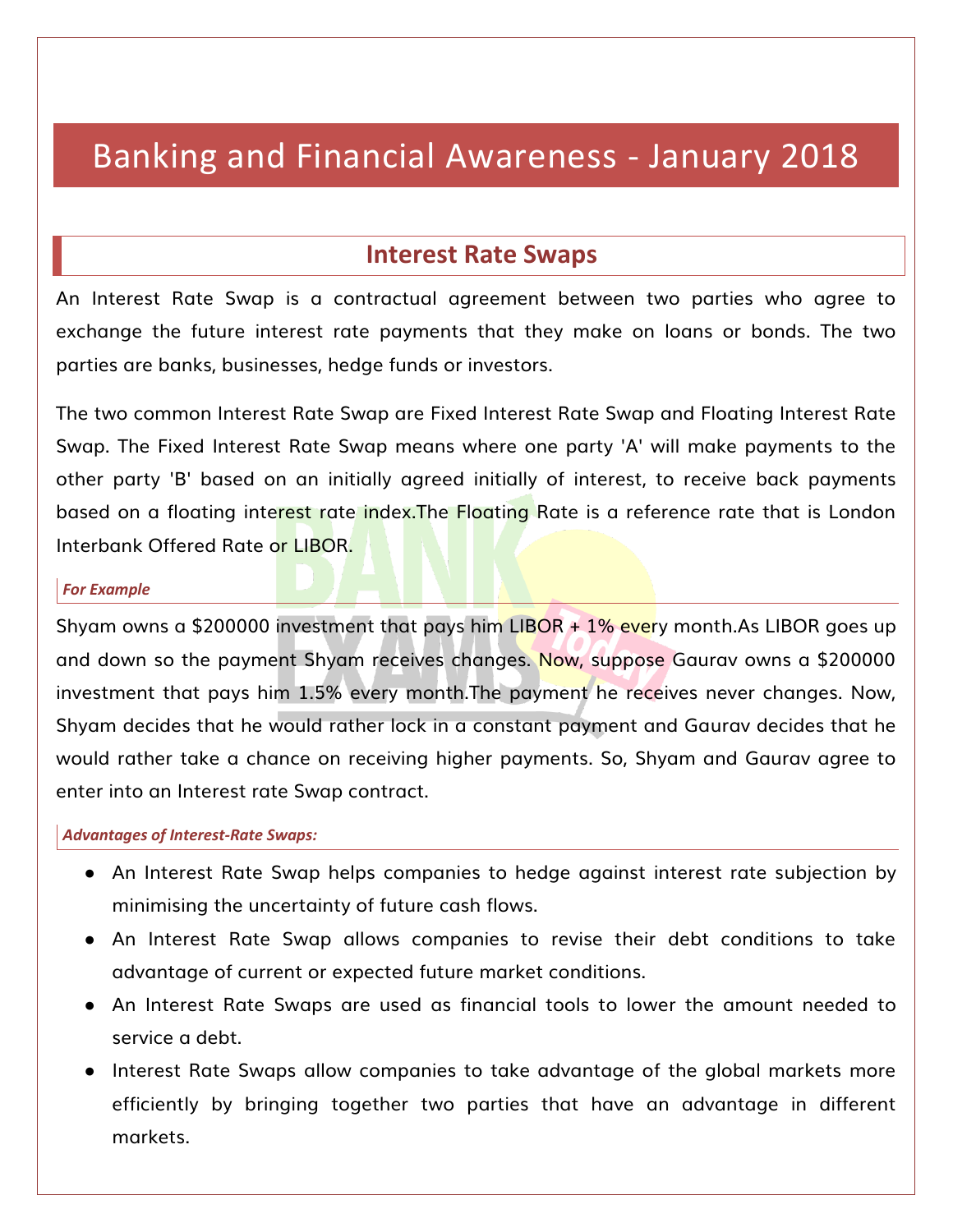- Interest Rate Swap agreement can reduce uncertainty. If a company has a floating rate loan, they may not know what sort of interest rate payments they will be paying throughout the duration of that loan.
- The floating rate could increase or decrease and it could devastate the finances of the comapany. In order to annihilate uncertainty,the company could enter into an interest rate swap agreement with a bank that allows the company to make fixed payments instead of variable payments.
- An Interest Rate Swap can also minimise the coast of a loan.A company may be able to enter into an interest rate swap that allows it to pay a lower fixed interest rate to a swap trader than it would have had to pay for a fixed interest rate with a lender.
- An Interest Rate Swap has more transparent pricing and has no credit risk since the exchange stands in between the counterparties.
- An Interest Rate Swap obtains a lower cost of funding.
- Swapping allow issuers to re-examine their debt profile so that advantage of current or expected future market conditions can be taken.
- If interest rate decline, Swapping from fixed to floating rate may save the issuer money.
- Interest Rate Swaps are a financial tool that has a perspective to help issuers lower the amount of debt service.

### *How to Invest in Interest Rates Swaps?*

Interest Rate Swaps has become an prominient tool for many types of investors, as well as corporate treasures,risk managers and banks because they have ample of potential uses.

**Portfolio Management:** Through Interest Rate Swaps the portfolio managers can regulate interest rate exposure and counterbalance the risks caused by interest rate volatility.The long-dated interest rate swaps can increase the duration of a portfolio and makes them an effective tool in Liability Driven Investing.

**Speculation:** The Interest Rate Swaps require a little capital upfront, they give fixed-income traders a way to speculate on movements in interest rates while possibly avoiding the cost of long and short positions in Treasuries.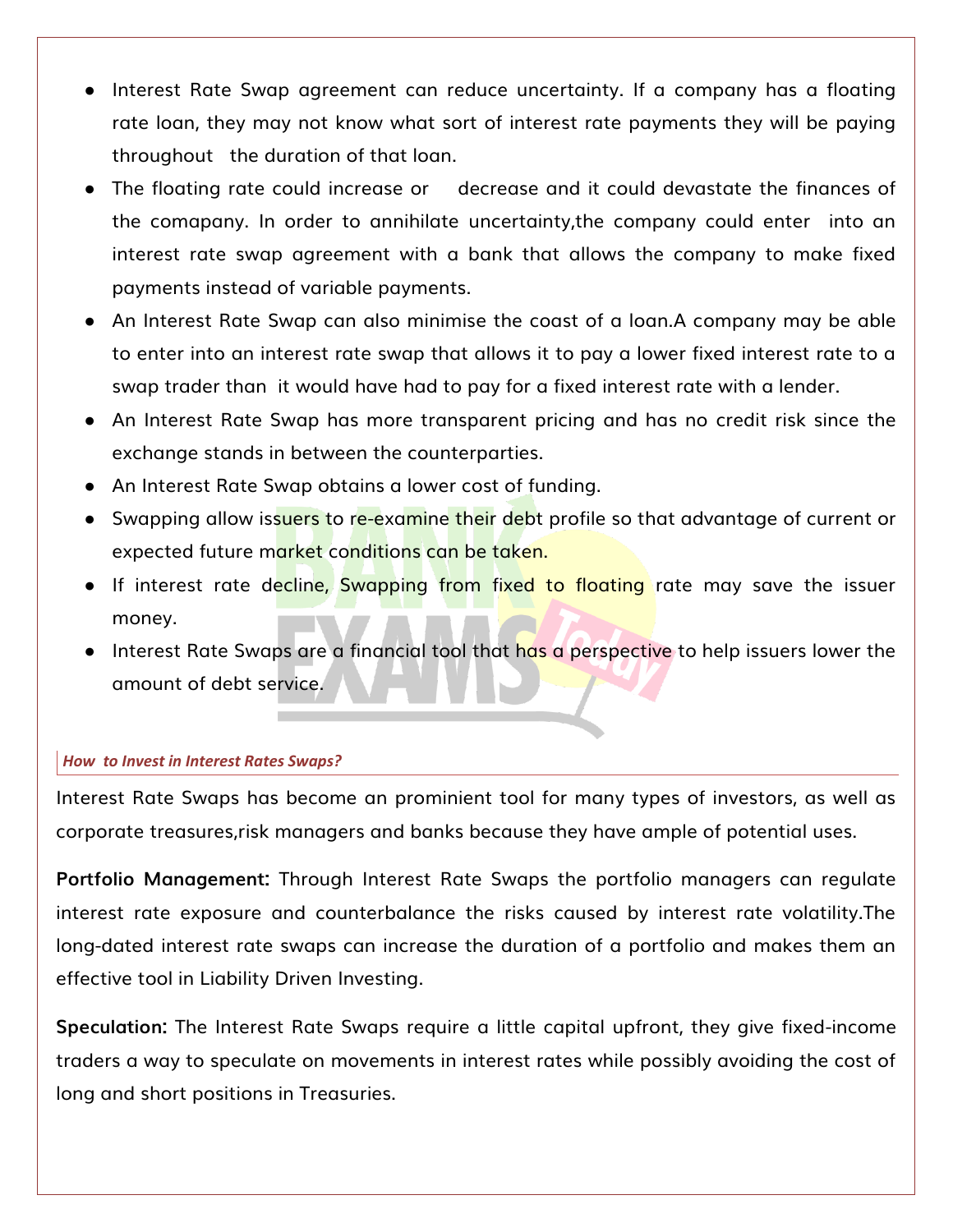**Risk Management:** Banks and financial institutions are involved in a tremendous number of transactions which involve loans, derivatives contracts and other investments.The bulk of fixed and floating interest rate exposures typically cancel each other out, but any remaining interest rate risk can be counterbalance with interest rate swaps.

**Rate-locks on bond issuance**: When corporations or organizations decide to issue fixed-rate bonds, they usually lock in the current interest rate by entering into swap contracts that give the time to go out and find investors for the bonds. Once they actually sell the bonds,they exit the swap contracts.

#### *What are the Risks:*

Interest-Rate Swaps involve two primary risks: Interest rate risk and Credit risk which is also known in the swaps market as counterparty risk. Actual interest rate movements do not always match expectations,swaps need interest-rate risk.A receiver(the counterparty receiving a fixed-rate payment stream) profits if interest rates fall and loses if interest rates rise.Contrary, the payer (the counterparty paying fixed) profits if rates rise and lose if rates fall.

Swaps are also subject to the counterparty's credit risk, the chance that the other party in the contract will default on its responsibility.This risk has been partially reduced since the financial crises,with a large portion of swap contracts now clearing through central counterparties (CCPs).

## **GST rates reduced on 29 Goods and 53 Services**

- The GST Council headed by Finance Minister Arun Jaitley cut the tax rate on 29 goods and 53 categories of services such as education, insurance, entertainment and tourism which will now turn cheaper.
- GST council reduces tax rates on 29 goods and 53 categories of services
- The Council cut GST rate on second-hand medium and large cars and SUVs from 28 per cent to 18 per cent and on other old and used motor vehicles to 12 per cent.
- Tax on diamonds and precious stones was slashed to 0.25 per cent from current 3 per cent.
- Tax rate on sugar boiled confectionery (18% to 12%), drinking water packed in 20-litre bottles (18% to 12%), tamarind kernel power (18% to 5%), mehendi paste in cones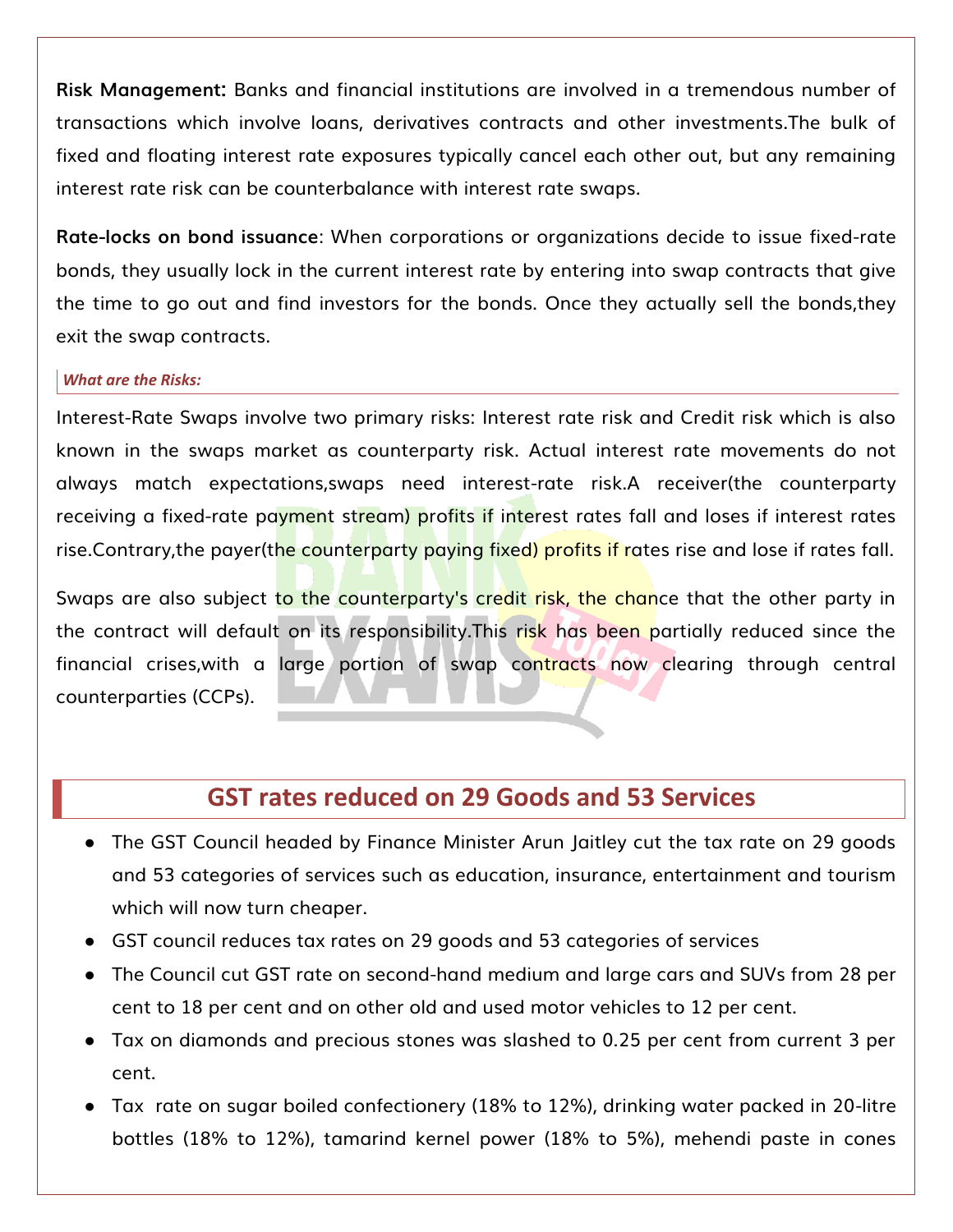(18% to 5%), articles of straw, velvet fabric (12% to 5%)and rice bran(exempted) was also cut.

- The GST rate on services such as admission to theme parks, water parks, joy rides, merry-go-rounds, go-carting and ballet, has been reduced from 28% to 18%.
- GST Council also decided to increase the threshold limit for exemption for all theatrical performances like music, dance, drama, orchestra, folk or classical arts and all other such activities in any Indian language in theatre GST from Rs. 250 to 500 per person.
- Besides, it decided to allow input tax credit (ITC) for services in the same line of business at the GST rate of 5% in case of tour operator services.
- The GST rate on tailoring has been reduced from 18% to 5%. GST on job work services rate for manufacture of leather goods and footwear has been cut to 5%.
- To ease the burden on households it has been decided to raise the exemption limit of GST from Rs 5000 per month per member to Rs 7500 for services provided by resident welfare associations to their members against their individual contribution.
- Services relating to admission to, or conduct of examination provided to all educational institutions have been exempted from GST.
- Services provided by school buses have also been exempted from GST.
- The GST rate on transportation of petroleum crude and petroleum products such as petrol, diesel and jet fuel has been cut from 18% to 5% without ITC (input tax credit) and 12% with ITC. GST rates on work contracts for government construction projects has been reduced from 18% to 12%.
- GST on services of treatment of effluents, reduced from 18% to 12%.
- The Council, in its 25th meeting also discussed process to make filing of GST returns simpler with just one return to be filed every month.

## **Indusland Bank to Launch Battery-Powered Interactive Payment Card**

- IndusInd Bank and Dynamics Inc. announced their plan to introduce the first batterypowered Interactive Payment Cards at the 2018 Consumer Electronics Show (CES).
- Dynamics Inc. a Pennsylvania-based company will design and manufacture these interactive payment cards.
- The card will have various buttons to enable the customer to use that single card in multiple ways.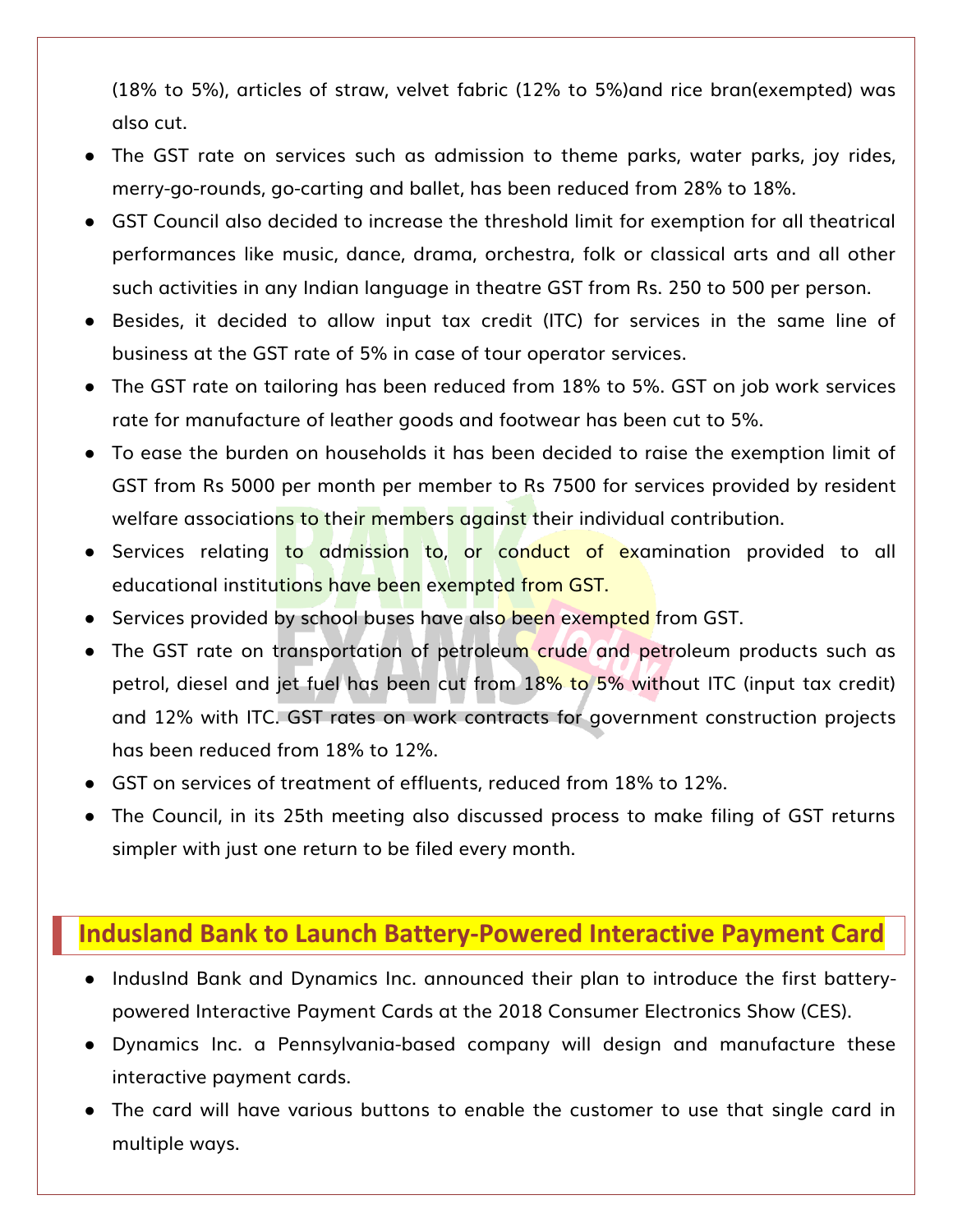- With the touch of a button, consumers can select credit points or monthly instalments as the payment option.
- I t will activate a different colour light based on the selected payment option.
- T hese interactive payment cards require no changes to be made to the payment infrastructure or merchant systems. Consumers can pay using points or via instalment method wherever MasterCard is accepted.

### *IndusInd Bank*

IndusInd Bank was established in 1994 and has its headquarters in Mumbai, India. It was founded by S P Hinduja and has Romesh Sobti as its current CEO. It caters to the needs of both consumer and corporate customer. The IndusInd Bank also has representative offices in London, Dubai and Abu Dhabi. On April 1, 2013, it was included in the NIFTY 50 benchmark index.

## **Dilip Asbe appointed MD and CEO of NPCI**

- Dilip Asbe has been appointed as the new MD and CEO of NPCI (National Payments Corporation of India), an umbrella organization for retail payment systems in India.
- Prior to this announcement, Dilip Asbe was CEO-in-charge of the NPCI since August 2017. He had replaced A P Hota whose term as the MD and CEO of NPCI ended in August 2017.
- Asbe has been in the NPCI since its inception and has played a pivotal role in designing, building, operationalising and managing large-scale payment processing platforms like the Unified Payments Interface (UPI), Bharat Interface for Money (BHIM), Immediate Payment Service (IMPS), India's homegrown card network RuPay, and several other initiatives.
- Asbe, who has previously worked with Euronet and Prizm Payments had joined NPCI way back in January 2010 as its first employee and as a chief technology officer. In 2013 he had assumed the position of its chief operating officer and has played a pivotal role in NPCI's technology initiatives since then.

## **PhonePe inks pact with FreeCharge**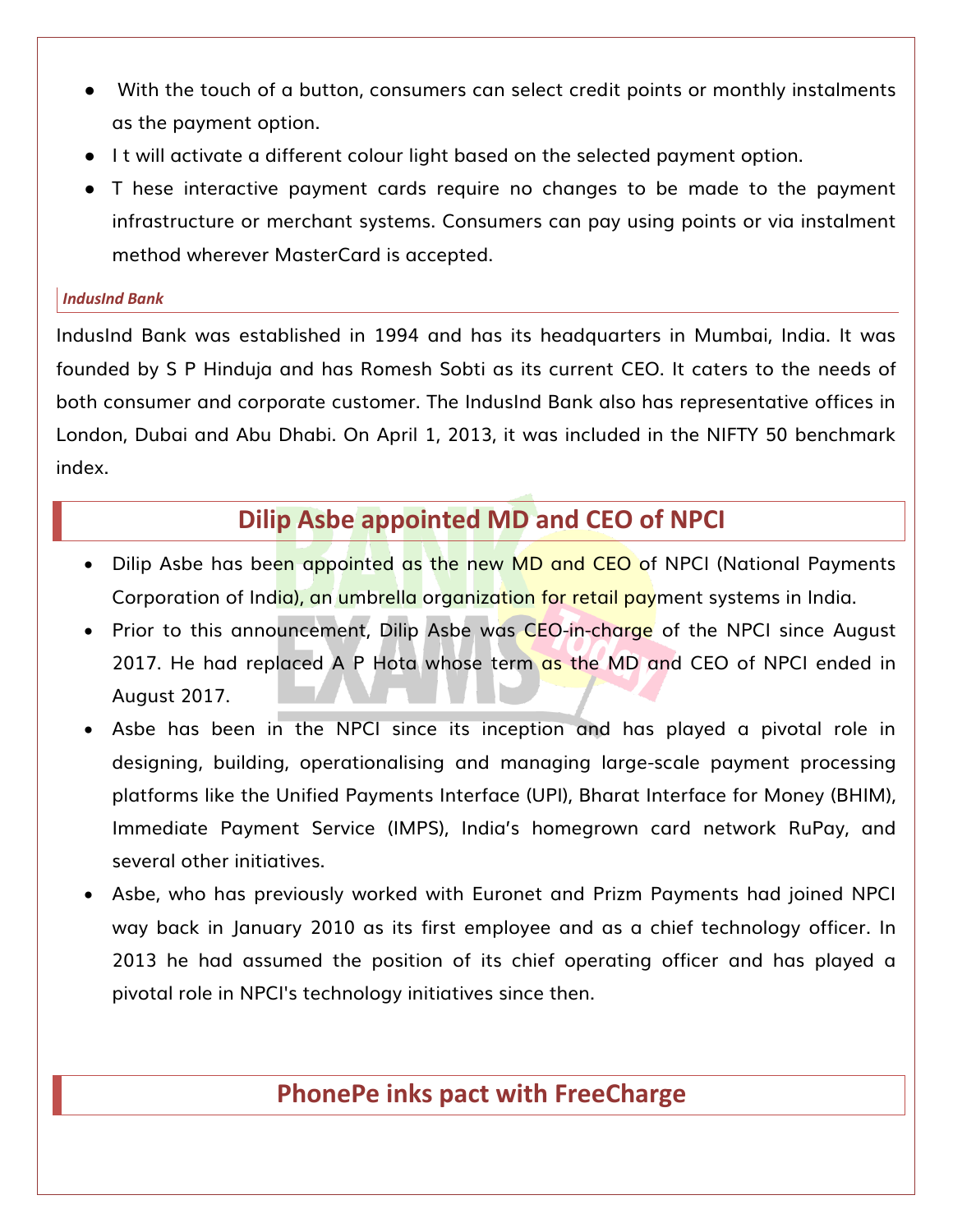Flipkart's payment arm PhonePe has partnered with mobile wallet company FreeCharge to allow the customers of FreeCharge pay for transactions at PhonePe's partner merchants.

PhonePe has now enabled its 45 million users to link their existing FreeCharge wallets to the PhonePe app.

Once linked, the customers of PhonePe will be able to spend their FreeCharge wallet balance at all online and offline merchant outlets that accept payments via PhonePe.

To pay via FreeCharge on PhonePe, customers can link FreeCharge from My-Account-Other Wallets' section following which they can pay using FreeCharge or PhonePe wallet balance.

### *PhonePe*

A Fin-Tech company PhonePe was founded in December 2015. It is headquartered in Bangalore and provides UPI based online payment system. Reserve Bank of India has licensed PhonePe to issue Semi-Closed prepaid payment system with an authorization number. Sameer Nigan is serving as the CEO of PhonePe

## **Ravi Menon Named Best Central Bank Governor in Asia-Pacific**

- The Managing Director of Monetary Authority of Singapore (MAS) was recognised the leading UK based magazine 'The Banker' for his efforts in the makeover of the financial system of Singapore.
- Ravi Menon Named Best Central Bank Governor in Asia-Pacific
- The reason for selecting Ravi Menon was that the MAS, country's central bank, stands out for its cutting-edge regulatory approach to fintech while maintaining macroeconomic stability.
- Singapore's Finance Minister Heng Swee Keat was also named the best banker in 2011. He was then as MAS's managing director.
- Over the last three years, the central bankers of Vietnam, India and Bangladesh were named for the recognition.

## **RBI Introduces Rs10 Banknotes in Mahatma Gandhi Series**

● The Reserve Bank of India is ready to issue Rs. 10 denomination banknotes in the Mahatma Gandhi (New) Series.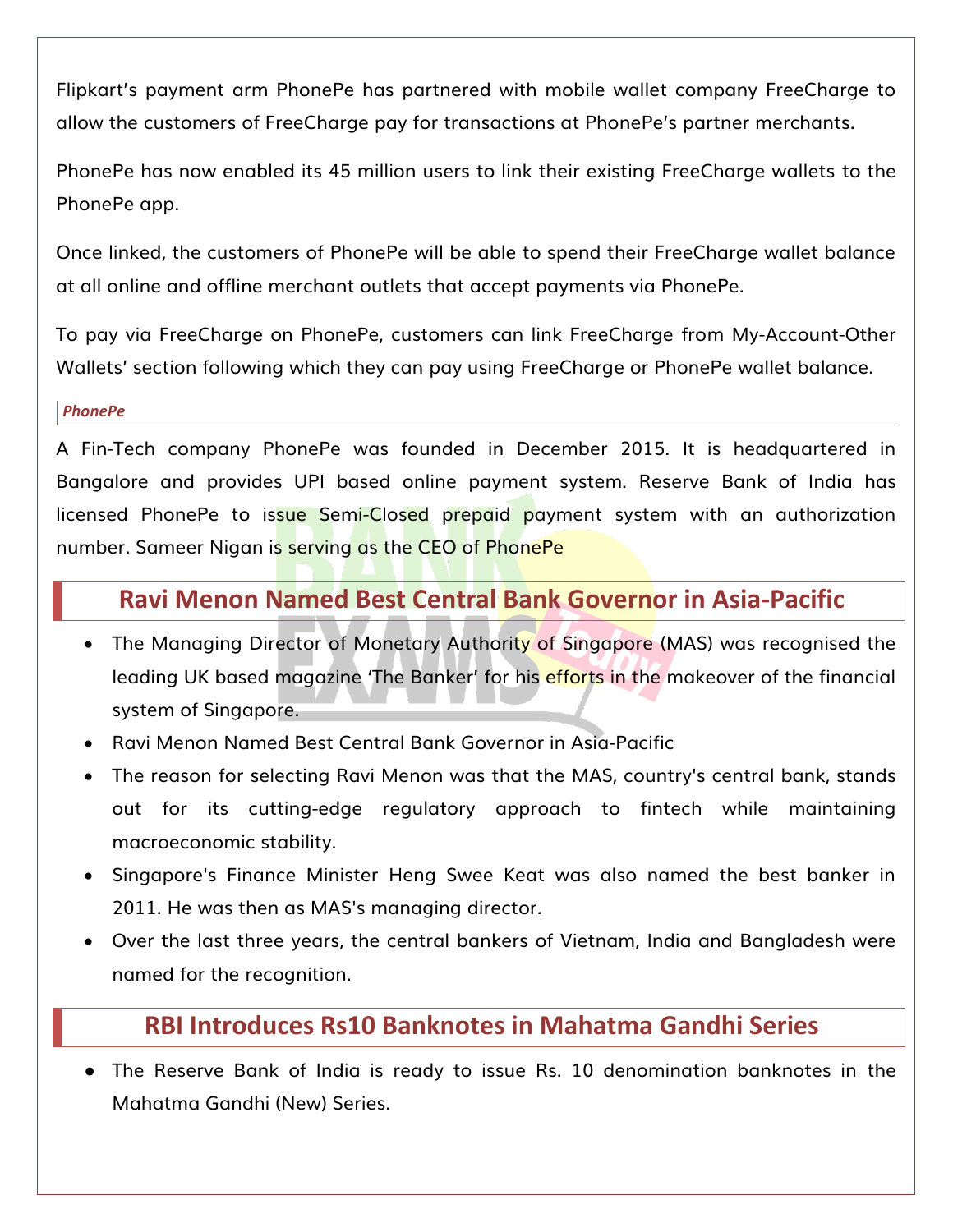- Notes bear the signature of Dr. Urjit R. Patel, Governor, Reserve Bank of India and have a motif of Sun Temple, Konark on the reverse, depicting the country's cultural heritage.
- The base colour of the note is Chocolate Brown. The note has other designs, geometric patterns aligning with the overall colour scheme, both at the obverse and reverse.
- All the banknotes in the denomination of Rs 10/- issued by the Reserve Bank in the earlier series will continue to be legal tender.
- The dimension of the banknote will be 63 mm x 123 mm as compared to the older notes with dimensions 63\*137mm.
- Since demonetization, the RBI has come out with new designs for five denominations. While the new RS 2000 and Rs 500 notes were introduced immediately after demonetization, RBI has recently introduced the new Rs 200 ad Rs 50 notes.

## *Features of the note*

## **Obverse (Front)**

- See-through register with denominational numeral 10
- Denominational numeral १० in Devnagari,
- Portrait of Mahatma Gandhi at the centre,
- Micro letters 'RBI', 'भारत', 'INDIA' and '10',
- Windowed demetalised security thread with inscriptions ' ' and RBI,
- Guarantee Clause, Governor's signature with Promise Clause and RBI emblem towards right of Mahatma Gandhi portrait,
- Ashoka Pillar emblem on the right,
- Mahatma Gandhi portrait and electrotype (10) watermarks,
- Number panel with numerals growing from small to big on the top left side and bottom right side.

## **Reverse (Back)**

- Year of printing of the note on the left
- Swachh Bharat logo with slogan
- Language panel
- Motif of Sun Temple, Konark
- Denominational numeral १० in Devanagari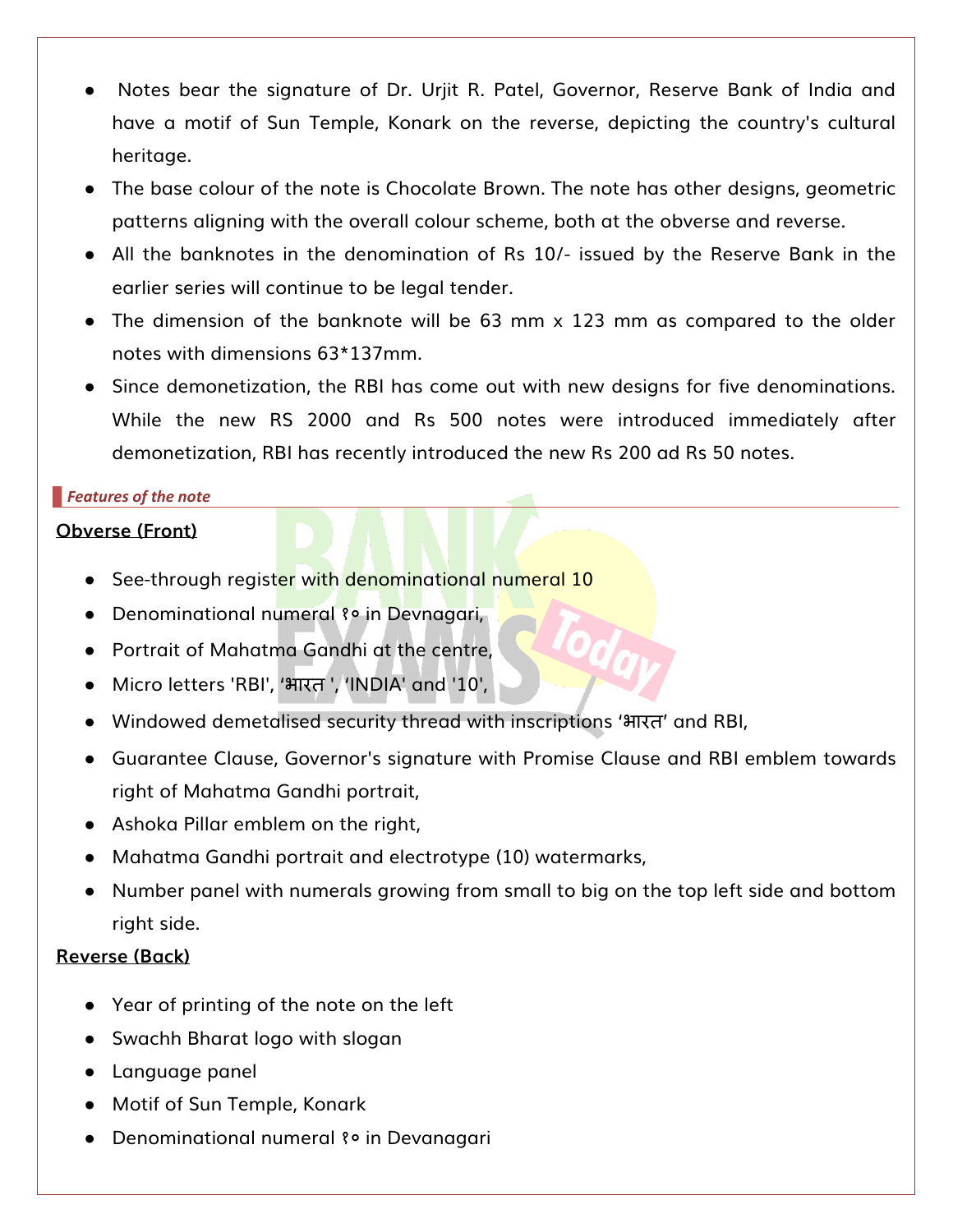## **IPPB and IICA Sign MoU for Training on Payment Banking**

- The IICA (Indian Institute of Corporate Affairs) and the IPPB (Indian Post Payments Bank) have signed a Memorandum of Understanding for the training of employees of the IIPB in the field of payments banking.
- Under this agreement, IICA has been entrusted with a key responsibility of capacity building of IPPB by providing training to the IPPB employees.
- Indian Post Payments Bank has a massive network of post offices throughout India which can be utilized to achieve financial inclusion in India.
- IPPB was a flagship initiative of the government for financial inclusion so as to strengthen the Indian economy by including the portion of the country's population that is outside the ambit of formal banking.

## *IICA (Indian Institute of Corporate Affairs)*

IICA was registered as a society on 12th September 2008 under the Societies Registration Act 1860 to establish, manage and run the IICA. The IICA society is headed by the Minister of Corporate Affairs who is the ex-officio Chairman of the IICA society. Its primary objective is to act as think-tank to advise the government on various issues impacting corporate functioning including e-governance initiatives. It aims to provide special focus on ethical corporate governance, corporate social responsibility, inclusive growth and sustainable development with key emphasis on innovation and entrepreneurship in SMEs (Small and Medium Enterprises)

### *IPPB (Indian Post Payments Bank)*

Payments Banks are a new type of banks licensed by the RBI under section 22of the Banking Regulation Act 1949. A payment bank has to be registered as a public limited company under the Companies Act 2013.

Indian Post Payments Bank was incorporated as a public sector company under the Department of Posts with 100% Government of India equity. It was launched on 12th January 2017. It played a major role n=in financial inclusion as India Post has about 1.5lakh post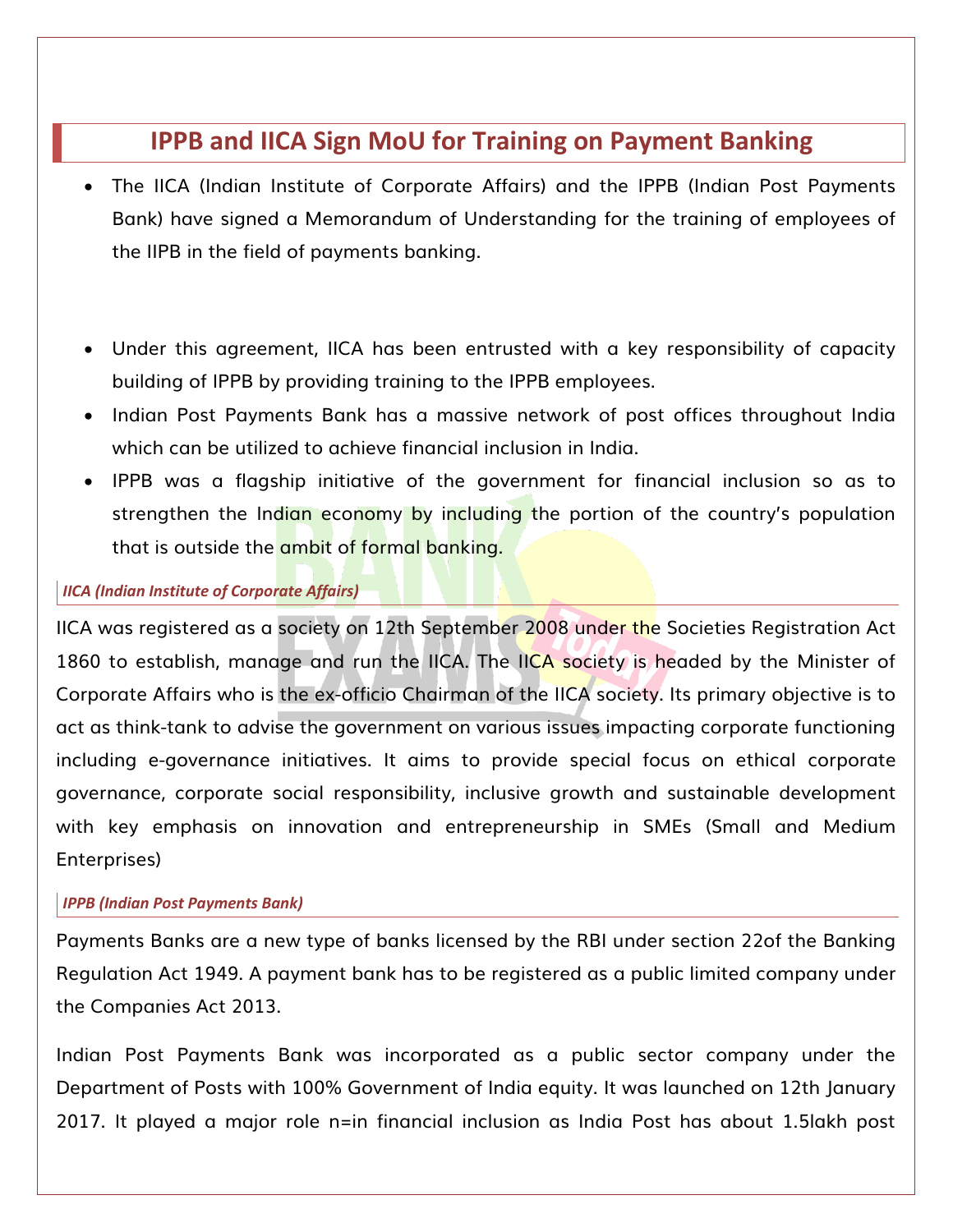offices and 90% are I rural areas. The bank offers demand deposits such as savings and current accounts up to a balance of Rs 1 lakh, digitally enabled payments and remittance services of all kinds.

## **Arun Jaitley Notified Electoral Bonds Scheme**

- The Union Finance Minister, Mr. Arun Jaitley unveiled the contours of the Electoral Bonds scheme.
- This scheme aims to clean the political funding system by ensuring that there is a flow of clean money to the political parties without revealing the names of the donors.
- Arun JaitleyNotified Electoral Bonds Scheme
- The basic contours of this scheme were announced during the 2017 Budget which included their denominations, validity and eligibility of the purchasers.

## *Key features of the Electoral Bonds*

- The Finance Minister said that the Electoral Bonds will be a bearer instrument in the nature of a Promissory Note and an interest-free banking instrument.
- These bonds can be purchased from specified branches of SBI by any citizen of India or a body incorporated in India.
- The Electoral Bonds can be purchased for any value in multiples of Rs 1000, Rs 10,000, Rs 1 lakh, Rs 10 lakh and Rs 1 crore.
- To benefit from this scheme, the political parties should be registered with the Election Commission. They should not have secured less than 1% of the votes polled to the most recent elections to the Lok Sabha or state Legislative Assembly.
- The bonds will not carry the name of the payee and will be valid for a period of only 15 days.
- During this period, these bonds can be used to make a donation only to certain political parties (which have secured less than 1% votes).
- Under this scheme, electoral bonds will be available for purchase for 10 days each in January, April, July and October.

## *Benefits of the scheme*

 The Electoral Bonds scheme will bring transparency in the funding system of political parties and elections.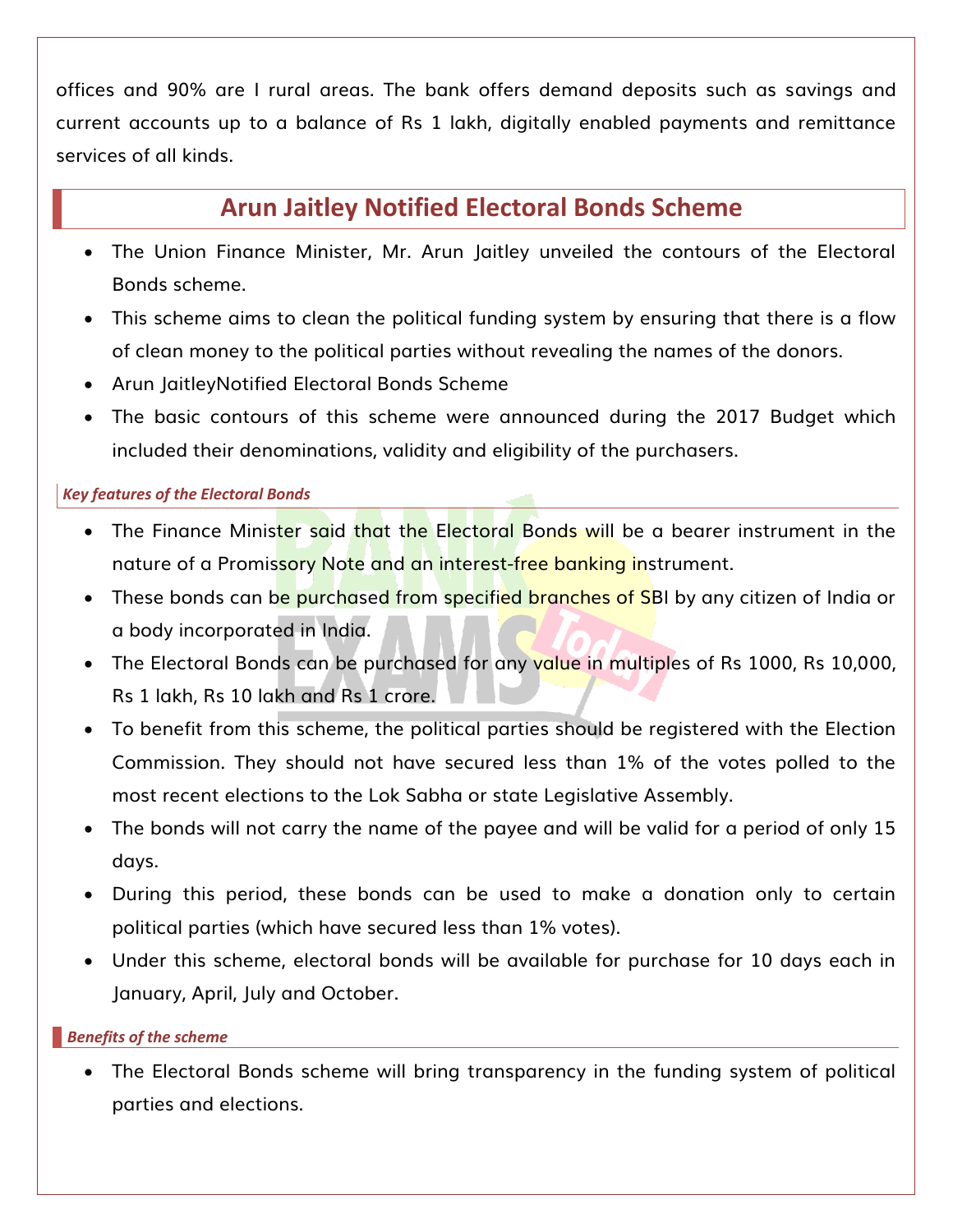- The political funding system has always been criticized as people do not get clear details about the amount of money donated or spent.
- At present the donor, the amount of the fund or the source of the funds is unknown. But these Electoral Bonds will ensure the donor to know to which party he is donating the money to.
- Every political party will file return before Election Commission as to how much money has come through electoral bonds.
- According to Mr. Arun Jaitley, this scheme would help a lot of opposition parties as if a disclosure is made it will always be in favour of the ruling party.

### *What is an Electoral Bond?*

Electoral Bond is a financial instrument for making donations to political parties. These are issued by scheduled commercial banks upon authorization from the Central government to intending donors, but only against cheque and digital payments. It cannot be purchased by paying cash.

## **No Transaction Charges up to Rs 2000**

- Customers will not be charged any transaction charges up to Rs 2000 on making payments through debit cards, BHIM app and Aadhar-enabled payment system.
- In order to give a boost to digital transactions, the Union Cabinet approved a proposal that then the government will bear the MDR (Merchant Discount Rate) charges on transactions up to Rs 2000.
- The MDR will be borne by the government for a period of two years with effect from 1st January 2018. It will reimburse the same amount to the banks.
- This move is a big push to the cashless economy and will have an impact of RS 2512 crore on the exchequer.

### *Benefits of this move*

- Due to this removal of transaction charges, more and more people will now go for digital payments methods.
- India has recently witnessed a tremendous growth in the digital payments which included a 62% increase in the digital transaction as compared to last year.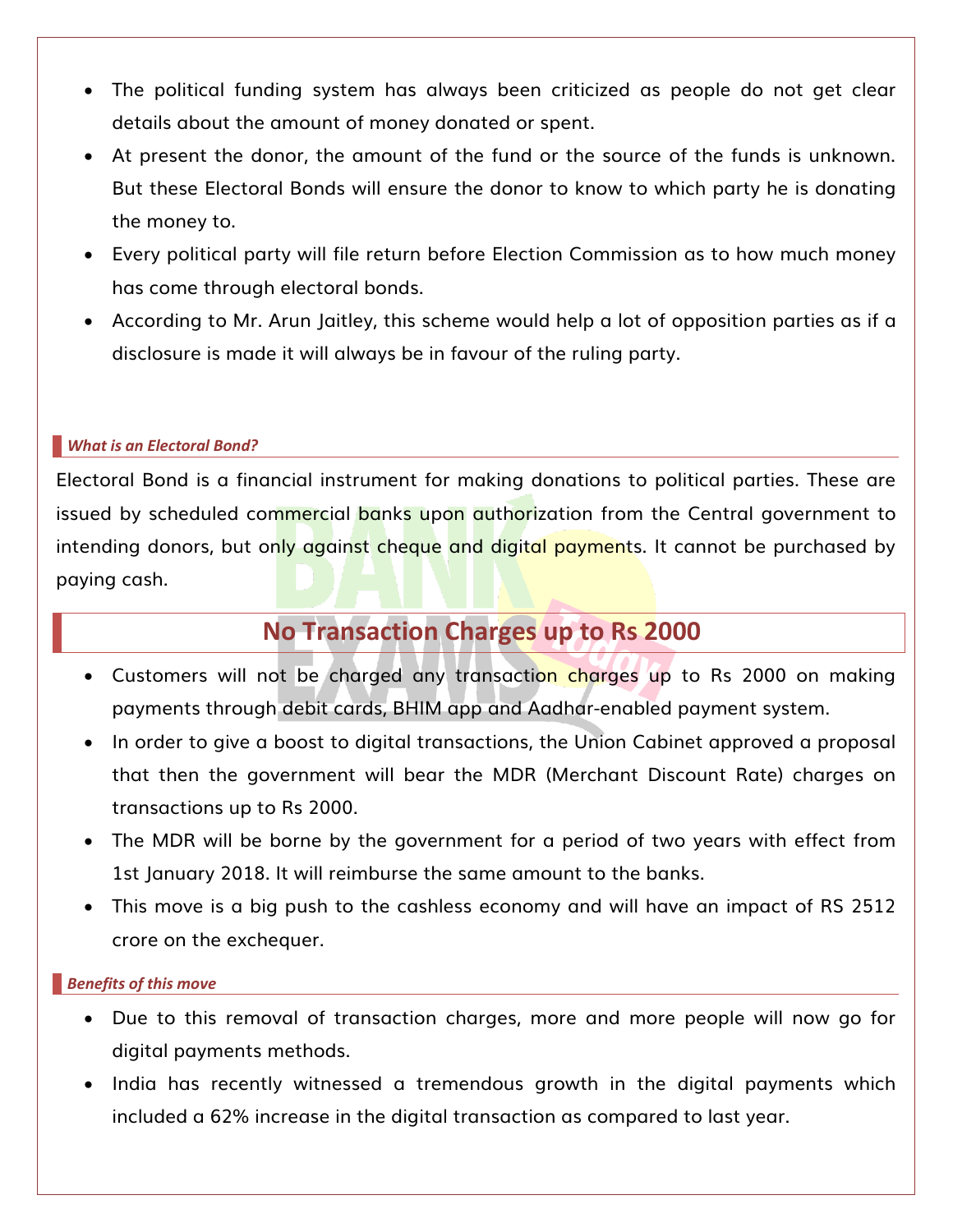- As per a recent IDC (International Data Corporation) report, it has been revealed that the digital payments in India will become equal to the cash payments by 2022.
- Now with zero transaction fees up to Rs 2000 will help India achieve the cashless economy.

### *What is MDR?*

- MDR is the fee that the store accepting your card has to pay to the banks when you swipe it for payments.
- The MDR compensates the bank issuing the card, the bank which puts up POS terminals and the network providers such as MasterCard or Visa for their services.
- MDR charges are usually shared in a pre-agreed proportion between them. In India, the RBI specifies the maximum MDR charges that can be levied on every card transaction.
- In December 2017, RBI had decided to rationalize the framework of MDR based on the category of merchants.
- It said that the small merchants (with an annual turnover of less than Rs 20 lakh) cannot be charged more than 0.4% per debit card transaction and the MDR paid to bank cannot exceed RS 200.

## **VAT introduced in UAE and Saudi Arabia**

- For the first time ever Saudi Arabia and the United Arab Emirates (UAE) introduced the VAT (Value Added Tax).
- VAT introduced in UAE and Saudi Arabia
- They are the first two countries amongst the Gulf countries to introduce VAT system.
- The other four Gulf States who were also keen to introduce VAT are Bahrain, Kuwait, Oman and Qatar. But they have decided to delay it further till 2019.
- 5% sales tax is being applied to the goods and services.
- The estimated VAT income for UAE is around 12 billion dirhams.
- The governments of these two states are expected to raise as much as \$ 21 billion in 2018 which is equivalent to 2% of the GDP.
- The UAE Finance Ministry has said that the VAT returns will be used to upgrade public services, boost economy of UAE and for infrastructure development.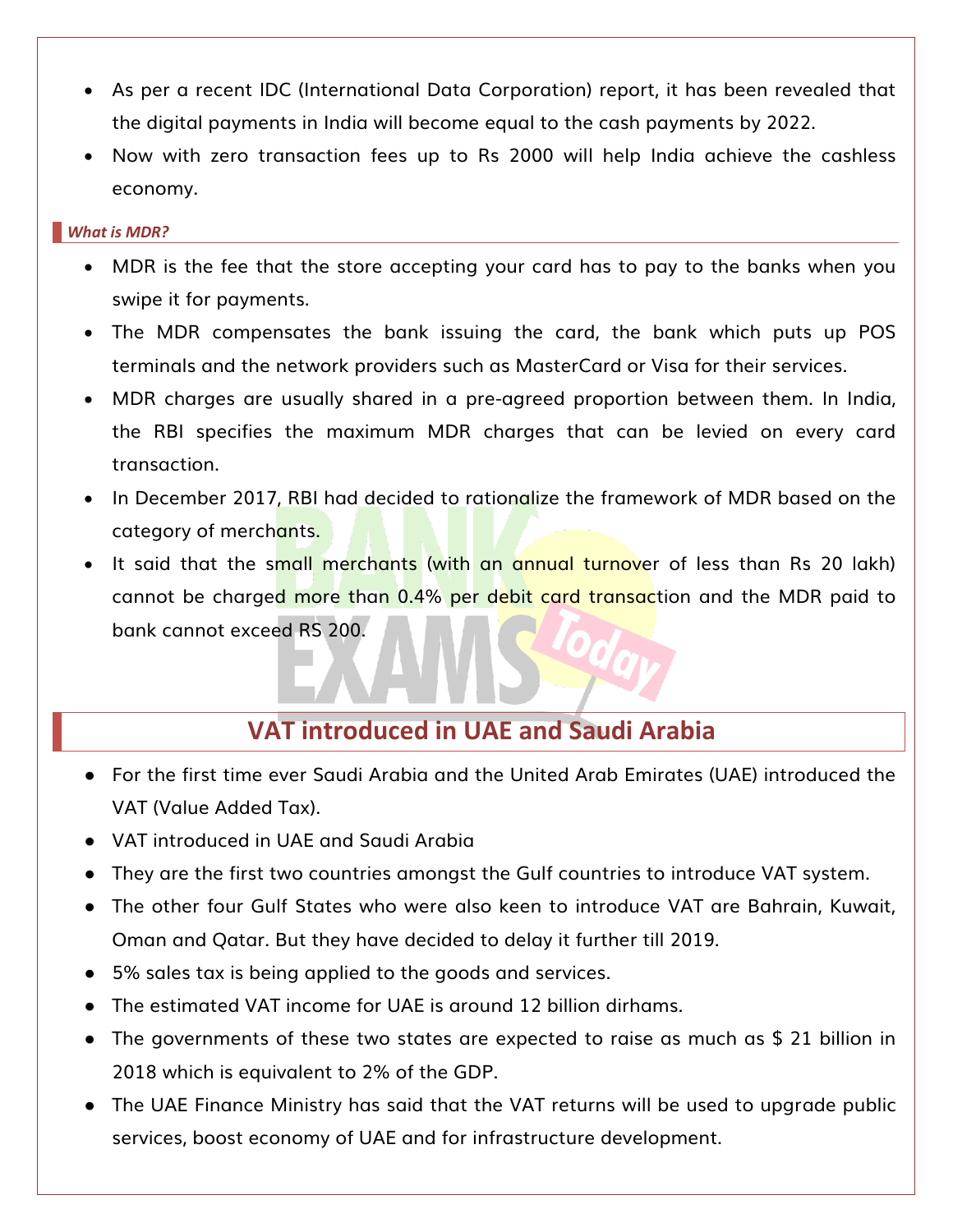● VAT will apply to a range of items like food, clothing, electronics, gasoline, phone, water, electricity bills, hotel reservations etc.

### *IMF recommendations*

- The International Monetary Fund has recommended the oil-exporting Gulf countries to raise non-oil revenue by introducing taxes.
- It has also recommended the countries to introduce or expand the taxes on business profits as well.
- VAT will be a long-term tax reform to help the Gulf countries reduce their dependence on oil revenues. It will help them to diversify their revenues.

## **Metro Cards for Public Buses from 31st March 2018**

- It is expected that by the end of this financial year, the Delhi commuters may be able to use their Delhi Metro smart cards on all public buses.
- Metro cards for public buses from 31st March 2018
- This proposal has been sent by the AAP (Aam Admi Party) to the Finance Department for approval.
- The Delhi Metro Rail Corporation (DMRC), the Delhi Transport Corporation (DTC) and the Delhi Integrated Multi-Modal Transit System (DIMTS) will be signing a Memorandum of Understanding (MoU) to roll out this pilot project for common mobility.
- This pilot project is expected to be completely roll out by January 2018.
- In the beginning, 200 low-floor buses of the DTC and 50 buses of DIMTC would be fitted with electronic ticketing machines.
- These electronic machines will have a secure access model (SAM) cards to enable realtime transactions.
- The fares collected would be deposited into the DMRC account and from there the fares for the individual bus rides would be separated.
- Around 250 machines have been procured for the pilot project.
- This project was first proposed to be done at the time of the Commonwealth Games 2010 but got delayed.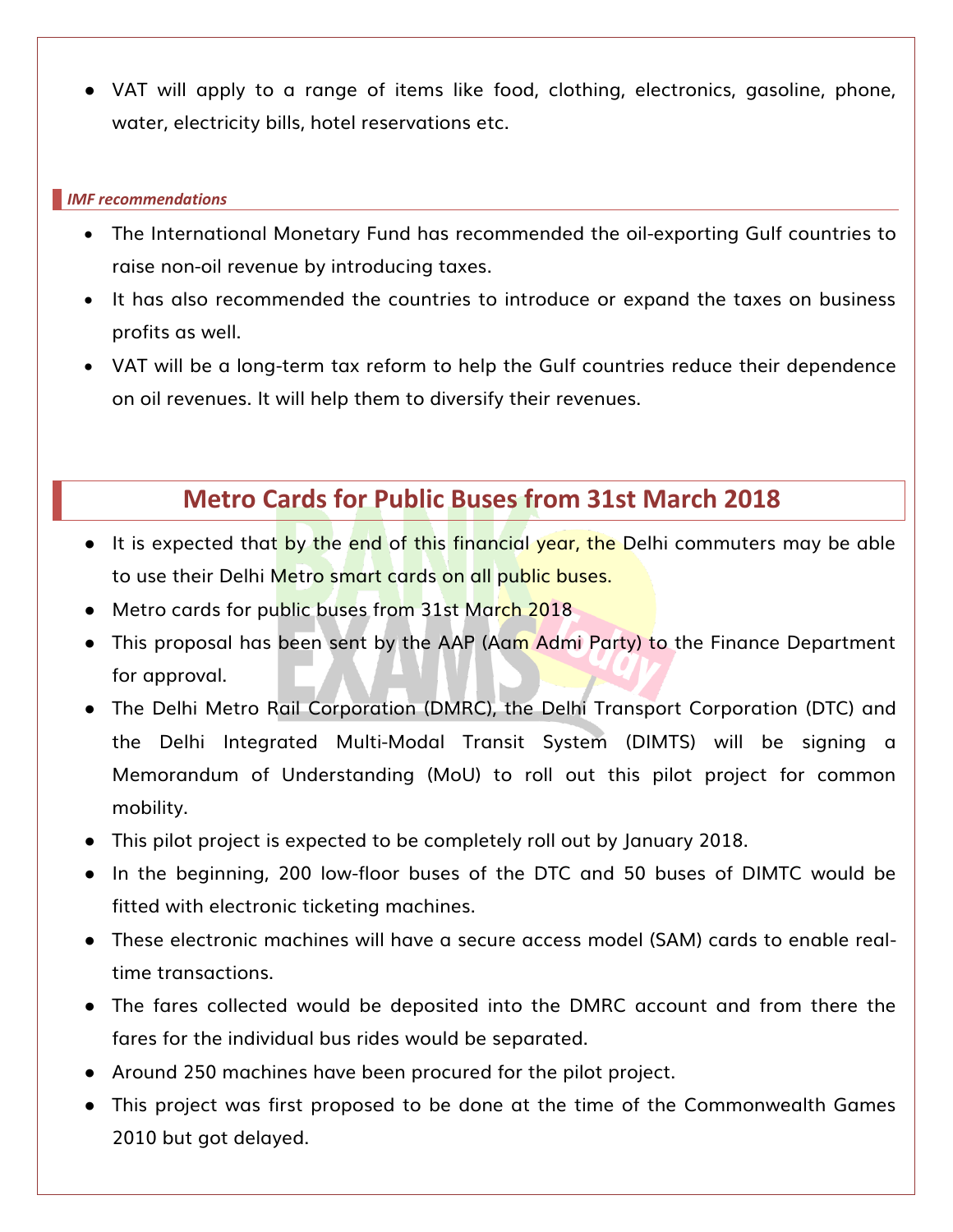## **6 PSBs funded by the Government**

The Government of India funded six stressed Public Sector Banks (PSBs) as some of them would have breached the minimum capital norms on 31st December, 2017.

## **These six PSBs include:**

- Central Bank of India (received Rs 2257 crores as fund)
- Bank of India (received Rs 323 crores as fund)
- Bank of Maharashtra (received Rs 650 crores as fund)
- UCO Bank (received Rs 1375 crores as fund)
- IDBI Bank (received Rs 2729 crores as fund)
- Dena Bank (received Rs 243 crores as fund)

Some of these banks were on the verge of breaching the minimum capital requirement which is mandated by the Reserve Bank of India.

The Government infused the capital in these stressed banks so as to help the banks to improve on parameters such as the bad loans or NPAs.

These banks were facing problems of NPAs (Non Performing Assets) and were under RBI's prompt corrective action (PCA) framework.

### *What are NPAs?*

- The bank has assets in the form of money. A customers take money from the banks in the form of loans which is incumbent upon the customer to pay it back.
- When these loans are not recovered from the customers, these loans do not perform for the banks and hence are given the term Non Performing Assets.
- The NPAs are those loans which are not recoverable for the banks.
- Assets are classified as nonperforming when the loan payments have not been made for a continuous period of 90 days. Then the entire deposit is termed as a NPA.

## *What is Capital Adequacy Ratio (CAR)?*

- It is an international standard that measures a bank's risk of insolvency from excessive losses.
- Currently the minimum acceptable Current Adequacy Ratio is 9%.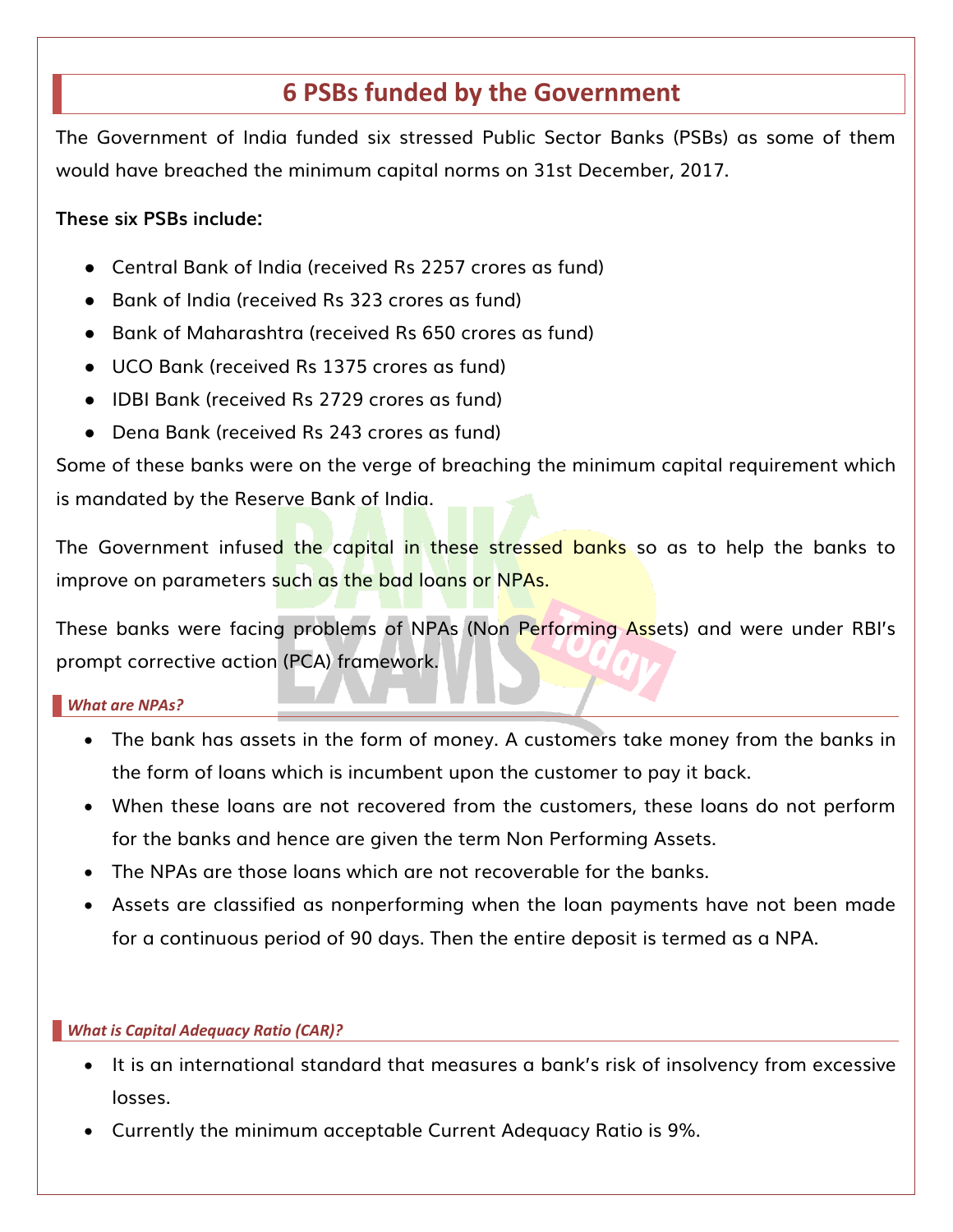- Maintaining an acceptable CAR protects the bank depositors and the financial system as a whole.
- CAR is also known as CRAR (Capital to Risk Assets Ratio).
- CAR mathematically is- [(Bank's Tier I Capital) + (Bank's Tier II Capital)]/Risk weighted assets
- Tier I Capital of bank- It is the ordinary capital of the bank which can absorb bank's losses without the bank having to suspend trading.
- Tier II capital of bank- It is the bank's subordinated debt which can absorb losses if the bank has to shut down.
- Risk weighted assets- These are calculated by evaluating the bank's riskiness. Each loan is assigned a percentage number. The higher the percentage number, the riskier the loan is.

## **Recent Amendments in FDI Policy**

- Cabinet approves numbers of amendments in FDI policy on January 10, 2018.
- The union cabinet was headed by the Prime Minister Shri Narendra Modi.

### *Important amendments in FDI policy*

## *Single Brand Retail Trading*

Single Brand Retail Trading means when a seller sells multiple varieties of goods of the same brand under a roof. For example, Apple Company set up stores in India in which foreign parents of Apple invest. In such stores, Apple can sell only Apple products like Ipad, Iphone etc. under the category of single brand retail trading.

As per the existing policy, the government allowed only FDI up to 49% in Single Brand Retail Trading and above 49% investors need approval from the government.

But now the government has been decided to allow 100% FDI under single brand retail trading.

### *Civil Aviation*

According to present policy foreign airlines are permitted to invest in the capital of Indian companies, operating scheduled and non-scheduled air transport services under government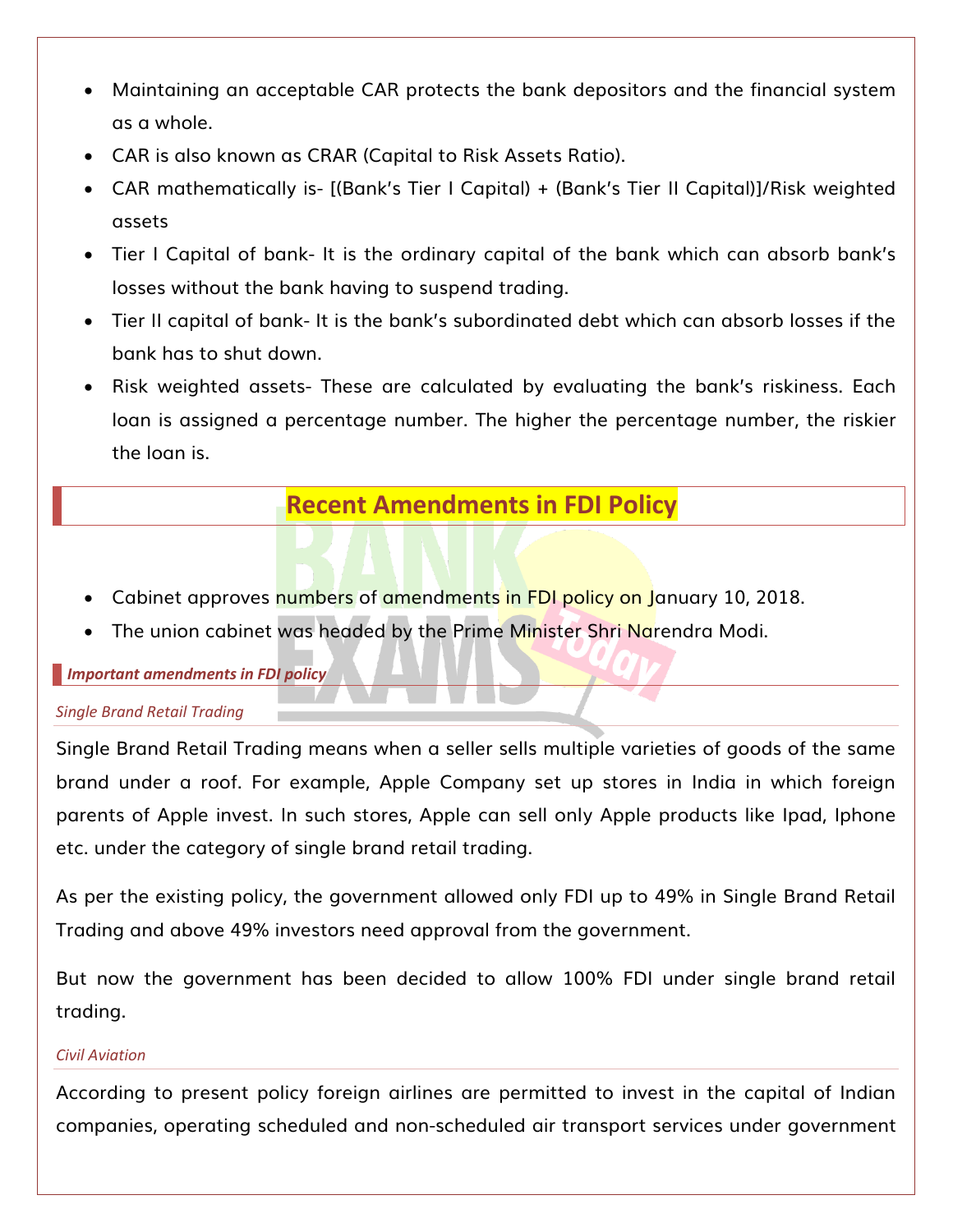approval route up to 49% of their paid-up capital. But this provision was not applicable to Air India flight.

After this amendment, the government allowed investors to invest in Air India up to 49% under approval route in Air India.

#### *Conditions to invest in Air India are:*

Foreign investment In Air India shall not go beyond 49% (directly or indirectly).

Real ownership and control of Air India shall remain in the hands of Indian National.

#### *Construction Development*

Construction development includes townships, housing, built-up infrastructure, and real estate broking services.

According to the recent amendment, it has been decided that real-estate broking service amount to real estate business. So, it is permitted for 100% FDI under automatic route in construction development.

### *Power Exchange by Primary Market*

According to the present policy, the government allowed to invest 49% by power exchange by the automatic route which comes under the central electricity regulatory commission (power market) regulation, 2010. But it was restricted to the secondary market only. No FIIs/FPIs can invest through the Primary Market

But, now it has been decided that FIIs/FPIs can also invest in Power exchange by the Primary Market up to 49%.

## *Approval under FDI Policy*

- Earlier, an issue of equity share against non-cash like import of machinery, preincorporation expenditures and so on are allowed under the approval route.
- But now it has been decided to issue of shares against non-cash like import of machinery, pre-incorporation expenditures and so on shall be allowed by automatic route if the sector in which an investor invests comes under the automatic route.
- Foreign investors engaged in the activity of investing in the capital of other Indian companies and LLP (Limited Liability Partnership) and in the core investing companies are presently permitted up to 100% with the Government approval.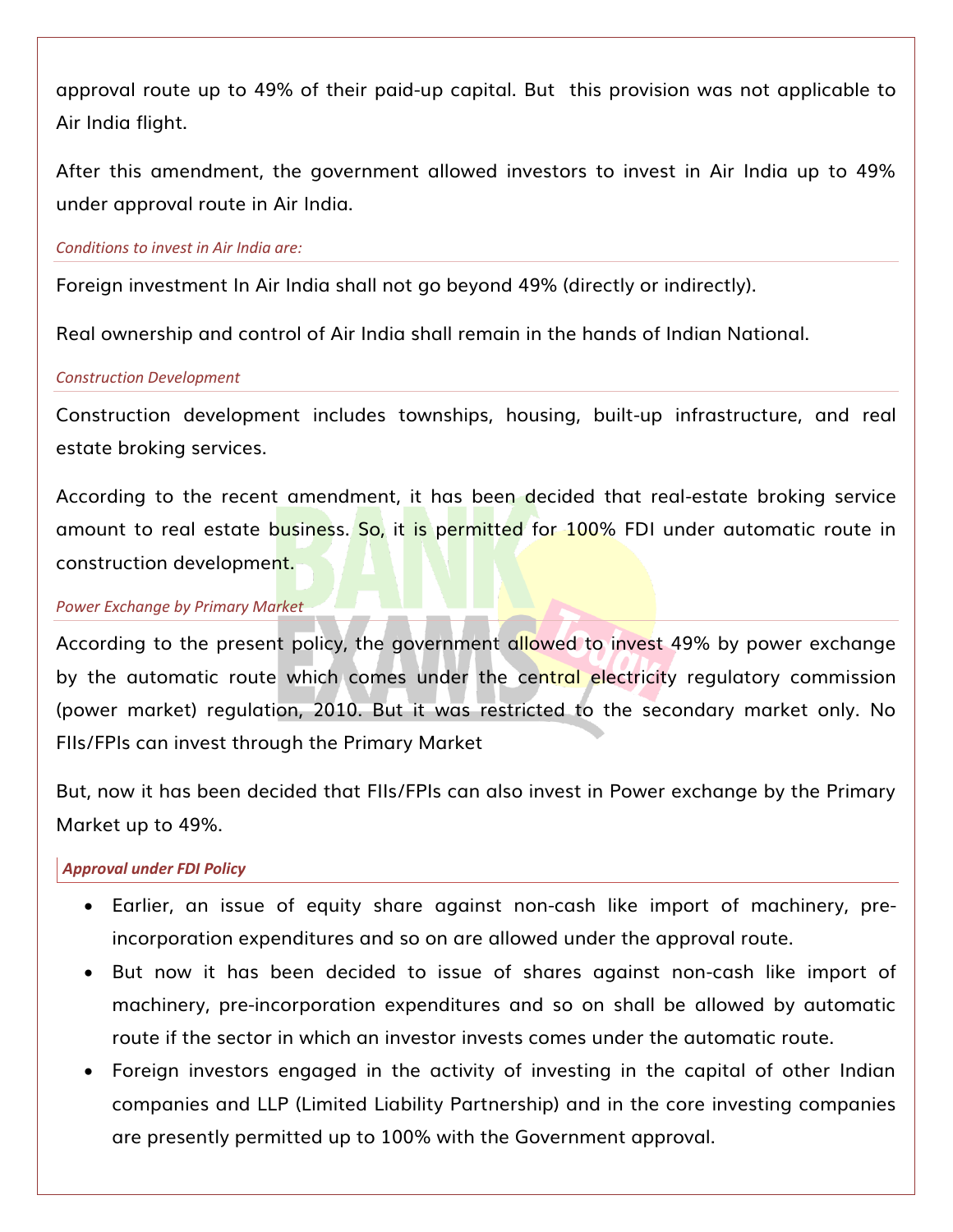- But now it has been decided that if the above activities are regulated by financial sector then foreign investment up to 100% comes under automatic route and if they not regulated by financial sector then foreign investment up to 100% comes under government approval.
- Authorized authority for studying FDI proposals from country of concern
- Earlier, FDI applications for investment from the country of concern (unfavorable countries) need security clearance as per the present FEMA 20.
- If foreign investors from country of concern invest in automatic route activities and sector then FDI policy and security clearance are to be processed by the Ministry of Home Affairs
- And if investors invest in the government approval activities and sector then security clearance is to be done by respective administration departments and ministries.
- But now it has been decided that foreign investment in automatic route from the country of concern prior need approval from Department of Industrial Policy & Promotion (DIPP) for Government approval and for the government route the procedure will remain same.

#### *Medical devices*

Definition of medical devices states that instruments which help to assist monitoring and diagnose like appliances, kit, instrument, apparatus, control material, and so on are considered to be as medical devices.

Now it has been decided to drop the reference to drug and cosmetics Act from FDI policy and to amend the definition of medical devices as mentioned in FDI policy.

### *Features of amendments in FDI policy*

- These amendments proposed to simplify and liberalize the FDI policy.
- Increase the FDI inflow into the country (In 2016-17, total FDI of US \$ 60.08 billion has been received).
- Automatic route and Government approval route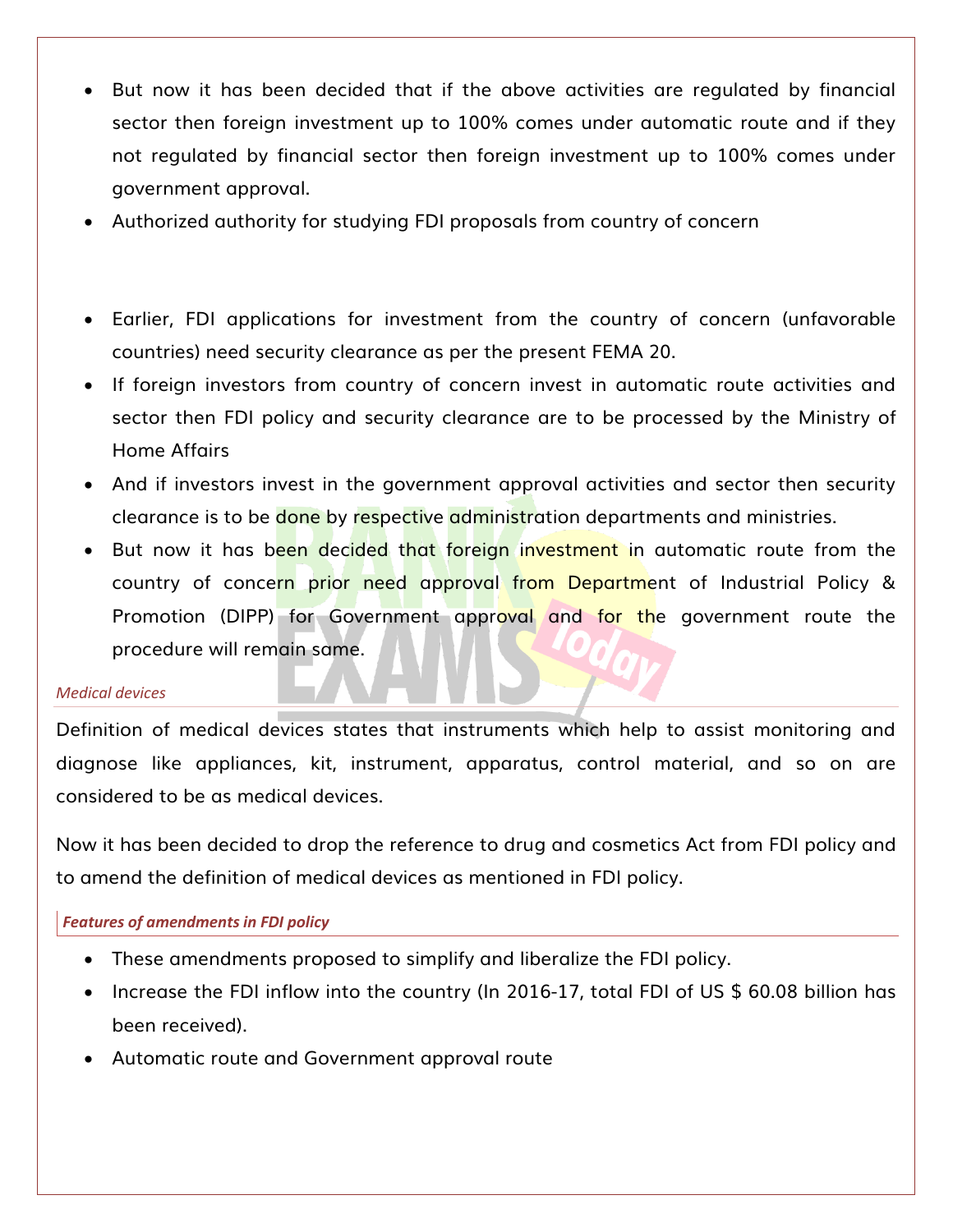- Automatic route: In automatic route, investors do not need prior approval from Reserve bank or government of India for investment. It is less restricted and more liberalized.
- Government approval route: In government approval route, investors need prior approval from the government of India and respective bodies.

## **New 7.75% Savings (Taxable) Bond Scheme**

- **Launched on**: 5th January 2018
- **Commenced from:** 10th January 2018
- **Launched by**: Government of India and Reserve Bank of India
- **Inaugurated by:** Union Finance minister, Arun Jaitley
- **Maturity period**: 7 years
- **Replaces to:** 8% savings Scheme

### *Objective:*

- To help citizens invest in a taxable instrument, without any monetary ceiling.
- This will facilitate resident of Indian or Hindu Undivided Families (HUF) to invest in a taxable bond, without any monetary ceiling.

## *Introduction:*

- 7. 75% savings (Taxable) bond scheme is jointly launched by the Government of India and Reserve bank Of India.
- This scheme will replace old 8% savings bond scheme which was closed on 2nd January 2018 and this new scheme will start subscription from 10th January 2018.
- This 7. 75% savings (Taxable) bond scheme will give a steady flow of income although there is a lower rate of interest.

## *Highlights of the Scheme*

- In this bond scheme, only Indian resident can make investment means NRIs are not eligible to invest in this bond scheme and issued only in DEMAT form.
- 7. 75% savings (Taxable) bond is non-transferable means a bondholder cannot transfer power to anyone else and cannot sell it on the secondary market.
- This bond has a minimum subscription face value of Rs 1000 and multiplication of it.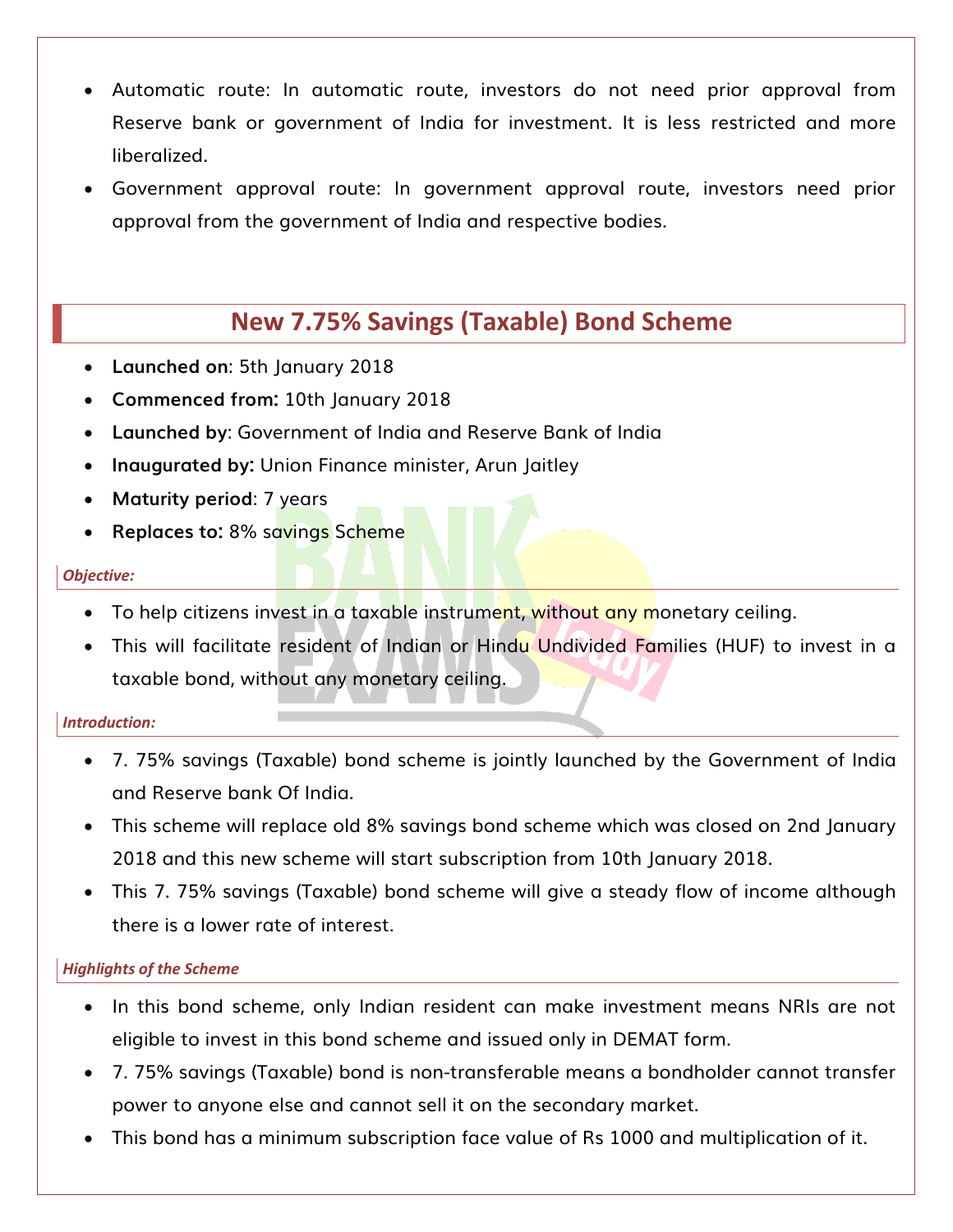- There is no maximum limit for investment set by the central government it means an investor can invest up to any amount.
- One can invest individually or with a partner like joint investment and HUFs.
- This savings bond scheme has a maturity period of 7 years with interest rate 7.75% which is calculated and paid on a half-yearly basis. there are two types of interest getting methods like one is
- Cumulative and non-cumulative and an investor is free to choose anyone from this two.
- In a Cumulative method, an investor will pay at the end of the maturity period of a bond and in a non-cumulative method; an investor will be paid half- yearly.
- These bonds are exempted under the Wealth Tax Act, 1957 and interest on this bond scheme are taxable under the income tax Act, 1961.
- An investor is able to use these bonds as security to get a loan from the financial Institution like bank, NBFCs or any other.

## **New Two-Layer Security System for Aadhaar**

In the wake of ongoing debate in the country regarding privacy and security related to Aadhar, Unique Identification Authority of India (UIDAI) introduced two new layers of security for Aadhaar.

### *Two-tier security of Aadhaar:*

Recently, Unique Identification Authority of India (UIDAI) introduced two new layers of security for Aadhaar-They are

### *Virtual ID and*

Limited KYC.

These two security measures related to Aadhar are introduced in the light of the recent media reports alleging Aadhaar data leak for just Rs 500.

The new two-tier security process will come into effect from June 1.

The main aim of new security measures is to eliminate the need to share and store Aadhaar numbers, which an Aadhaar holder can use in lieu of his/her Aadhaar number at the time of authentication, besides sharing of 'limited KYC' with certain agencies.

*What is Virtual ID (VID) in the proposed two-layer security of Aadhar?*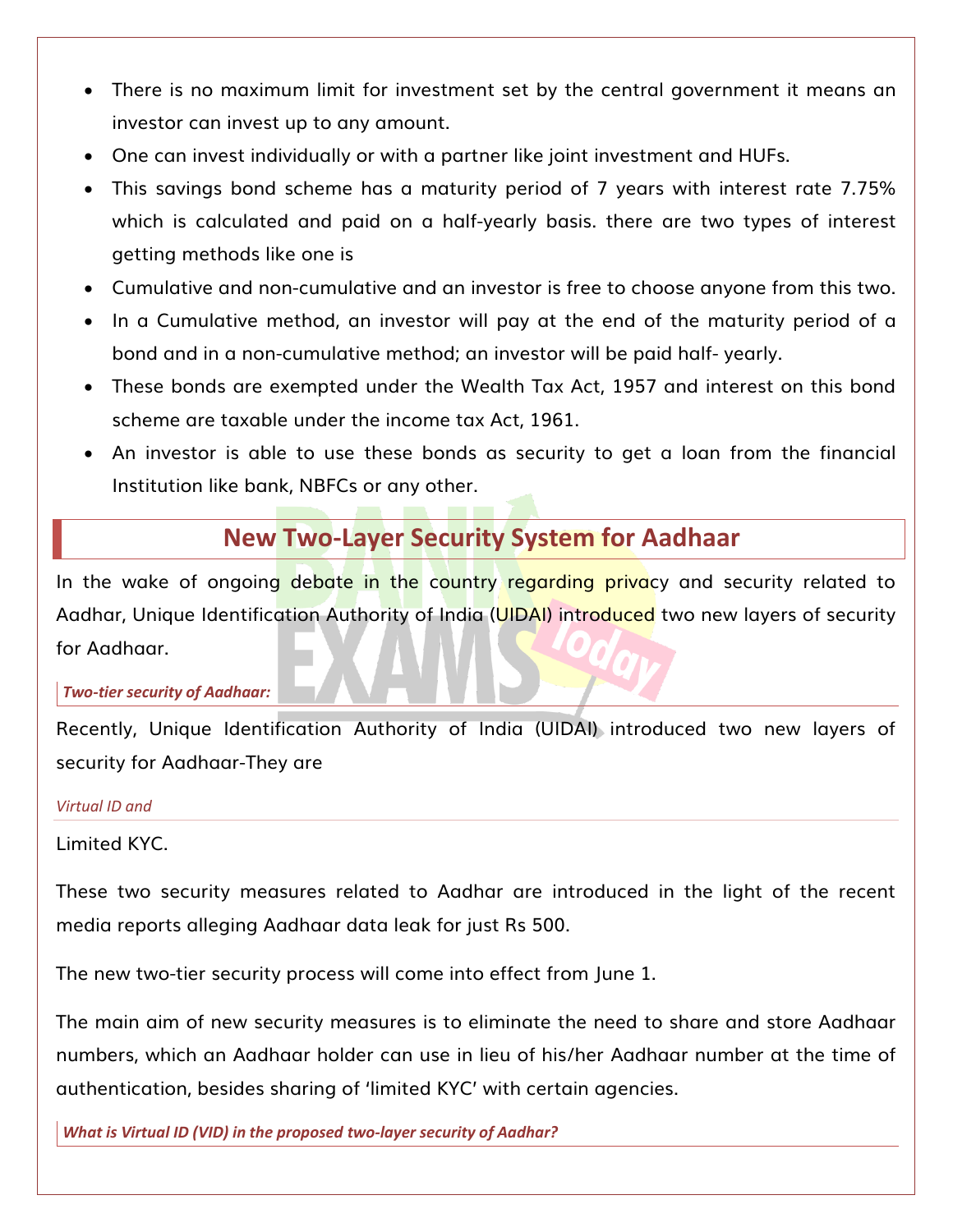- The main purpose of VID is to avoid sharing their Aadhaar number
- As per Unique Identification Authority of India virtual Id is a temporary 16-digit, randomly-generated number that an Aadhaar holder can use for authentication or KYC services along with his/her fingerprint instead in lieu of the Aadhaar number.
- There can only be one active and valid VID for an Aadhaar number at any given time and it will not be possible to derive the Aadhaar number from Virtual ID
- The VID together with biometrics of the user would give any authorized agency, say, a mobile company, limited details like name, address and photograph, which are enough for any verification.

### *How Aadhaar holder get VID?*

- As per proposed security measure to generate VID to Aadhaar card holders can go to the UIDAI website and generate their VID
- The generated Virtual ID will be valid for a defined period of time, or till the user decides to change it.
- One user can generate as many VIDs as that they want and older virtual ID gets automatically cancelled once a fresh one is generated.
- UIDAI will be releasing the necessary Application Programming Interface (API) by March 1 and all agencies using its authentication and e-KYC services have been instructed to ensure Aadhaar holders can provide the 16-digit VIDs instead of Aadhaar number in their applications.
- All authentication bodies have to fully migrate to the new system by June 1, and those failing to meet the deadline will face financial disincentives.

## *What is limited KYC?*

- The main purpose of limited KYC is to regulate storage of Aadhaar numbers within various public and private databases
- In Limited KYC security measure UIDAI has categorised its Authentication User Agencies into two types. They are Global Authentication User Agencies and Local Authentication User Agencies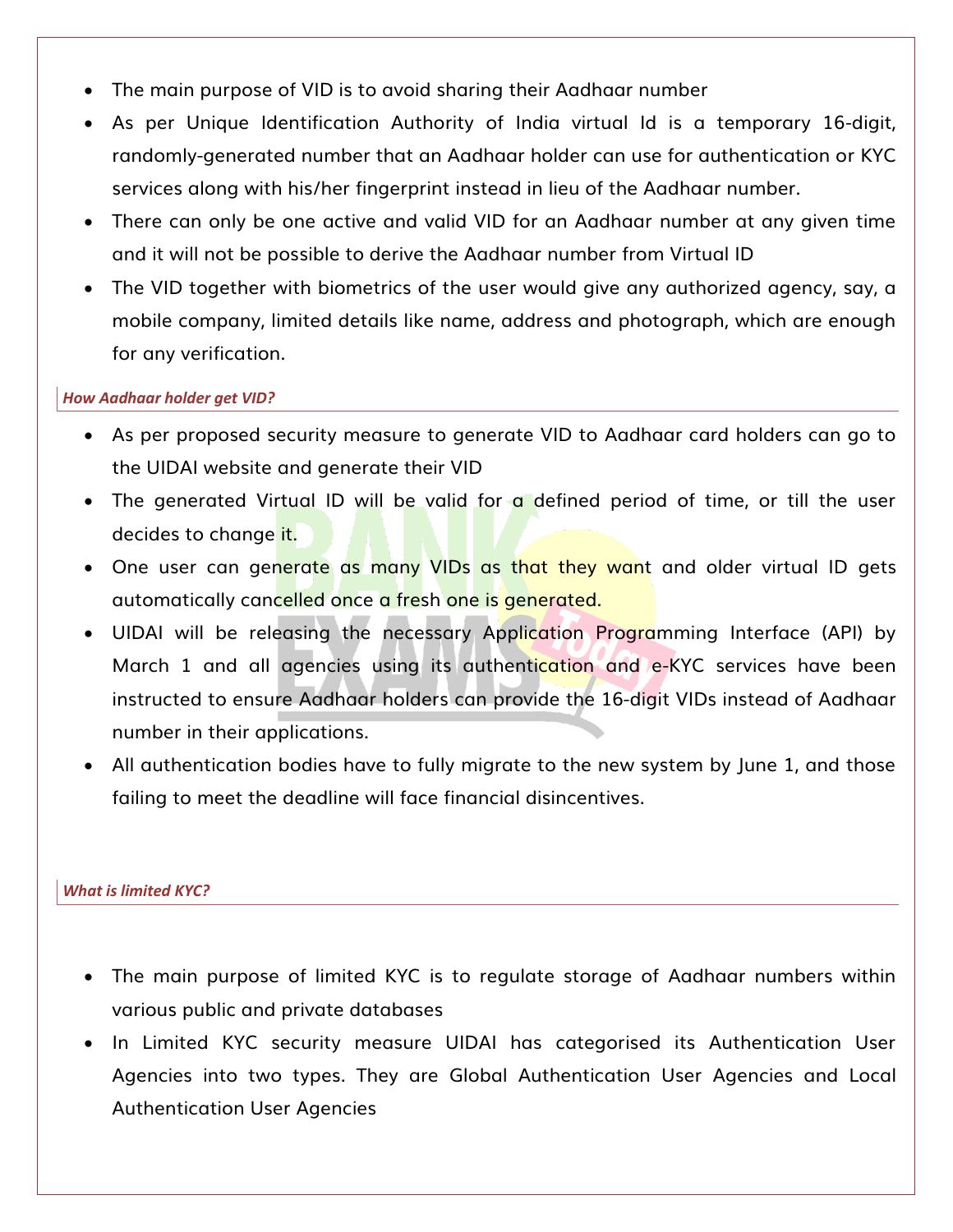- AUAs, whose services, by law are required to use Aadhaar number in their KYCs, will be categorised as Global AUAs and will enjoy access to full demographic details of an individual along with the ability to store Aadhaar numbers within their system. Agencies like Banks and income tax authorities will fall in this category.
- Local Authentication User Agencies will get access to only need-based or limited KYC details. They will neither get access to full KYC, nor can they store the Aadhaar number on their systems. For authentication purpose Local AUAs will get a tokenized number issued by UIDAI to identify their customers. The 72 character alphanumeric 'UID Token' for your Aadhaar number be different for every authentication body you approach.
- There for limited KYC allows an agency to ensure uniqueness of its beneficiaries, customers etc. without having to store the Aadhaar number in their databases while not being able to merge databases across agencies thus enhancing privacy substantially

## **App Launched India's First Bitcoin Trading**

- **Key information**
- **Date of launch:** 29 December 2017
- **Launched by:** Bharat Verma, Founder & CEO of Pluto Exchange
- **Launched at:** Delhi, India
- **Head office of Pluto exchange:** Dubai
- **Associated Cryptocurrency Partners:** Bitcoin, Ripple, Coin Zarus, Ethereum, Lite Coin
- **First Cryptocurrency:** Bitcoin (2008)
- **Inventor of Bitcoin:** Satoshi Nakamoto (an unknown inventor of Bitcoin)

### *Meaning of Cryptocurrency*

In Cryptocurrency, Crypto means "Secret" and Currency means "Money". It means, Cryptocurrency is a secret currency, which is used electronically. It is not a legal tender just like Rupee, Dollar, Yuan, etc. This type of currency is not accepted at shopping counter.

Cryptocurrency is created by codes. This is an encrypted string of data and encoded to signify unit of currency. This currency is free from all government sight and monitor by peer to peer protocol.

*News about Cryptocurrency*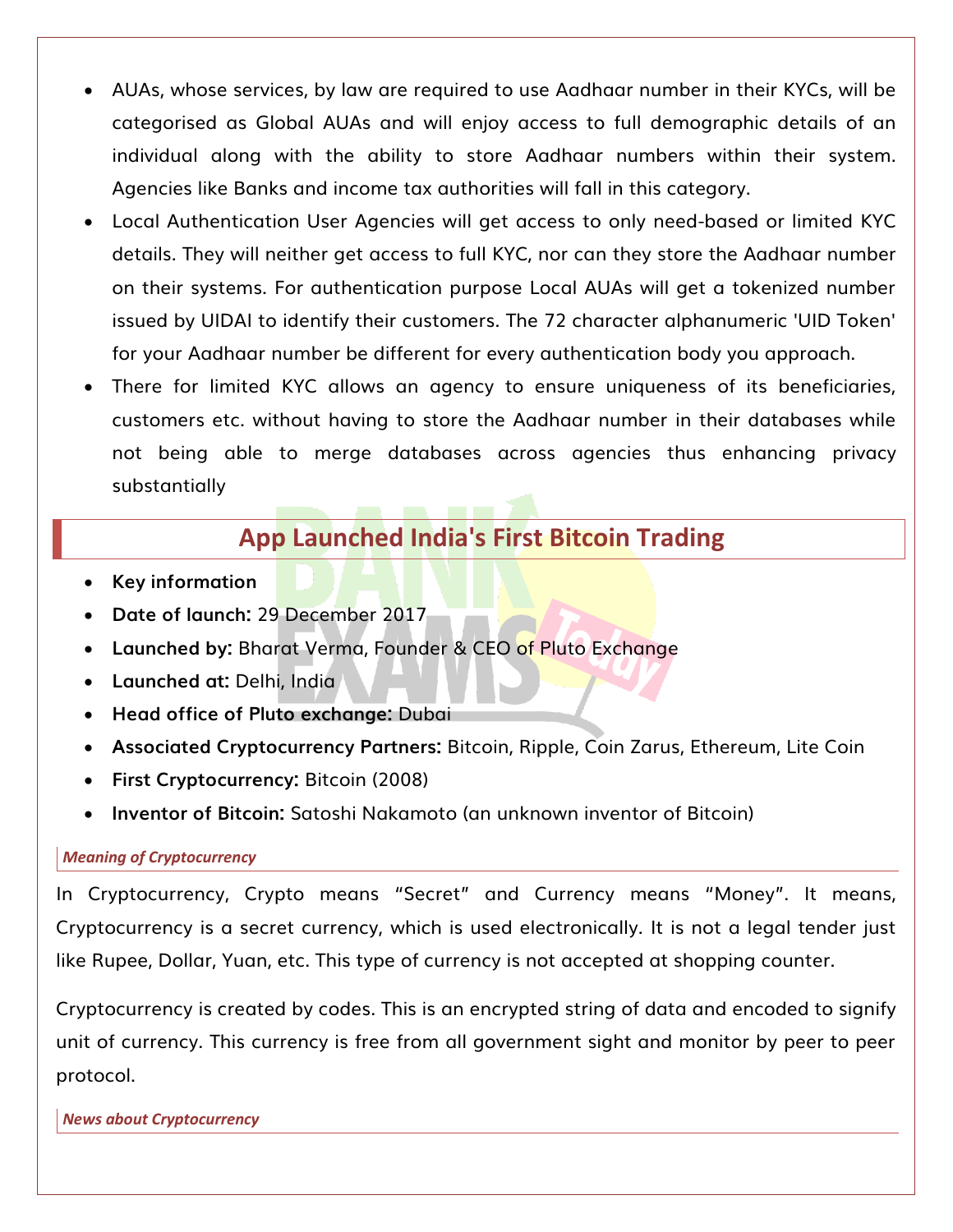Dubai originated company Pluto Exchange has recently launched an app for trading Cryptocurrency in India. It is a first Bitcoin application in India. This app can start by using 4 digit PIN number, users can buy, store, sell and spend by using a mobile number.

### *Different from other apps*

As the market has already some applications which can be used by mobile.

But this application is different from other application as transactions done by Mobile number to mobile number, but other do the transaction through Bitcoin to Bitcoin address.

This app is a first wallet based mobile app enables Bitcoin transaction through the mobile number.

## *Trading in Bitcoin/ Cryptocurrency*

- Trading in Bitcoin is quite easy but risky too. This works like as other exchanges do, but in a different manner. The process of trade in Bitcoin contains three parties i.e. buyer, exchange, and seller. The process is following:
- First, to find out an authorized exchange as this is not legal and not physically present anywhere so forgery can happen.
- After that make a secure ID.
- Buy some Bitcoin by adding legal currency like dollar, rupee, euro, etc. in Bitcoin wallet.
- Find a seller in Bitcoin exchange after selecting a seller (here, buyer and seller bargain with each other, this is the only reason the price of Bitcoin fluctuate.
- We can transfer the wallet money to exchange.
- Seller will also transfer his/her Bitcoin to the exchange.
- Now, exchange transfer Bitcoin to buyer and wallet money to the seller.
- The process is done after sending the confirmation to both parties by an exchange.

### *RBI warning against Cryptocurrency*

Cryptocurrency is virtual currency and it is stored in digital form in the electronic wallet. Therefore, it is subject to loss arising out of hacking, loss of password, malware attack, etc. Since this currency is not a legal tender or authorized by the central government.

Payments are done by electronically, peer to peer basis without any authorized agency (like SEBI, RBI etc) which regulates such payments. As a result, the customer will face many problems like disputes, charges back etc.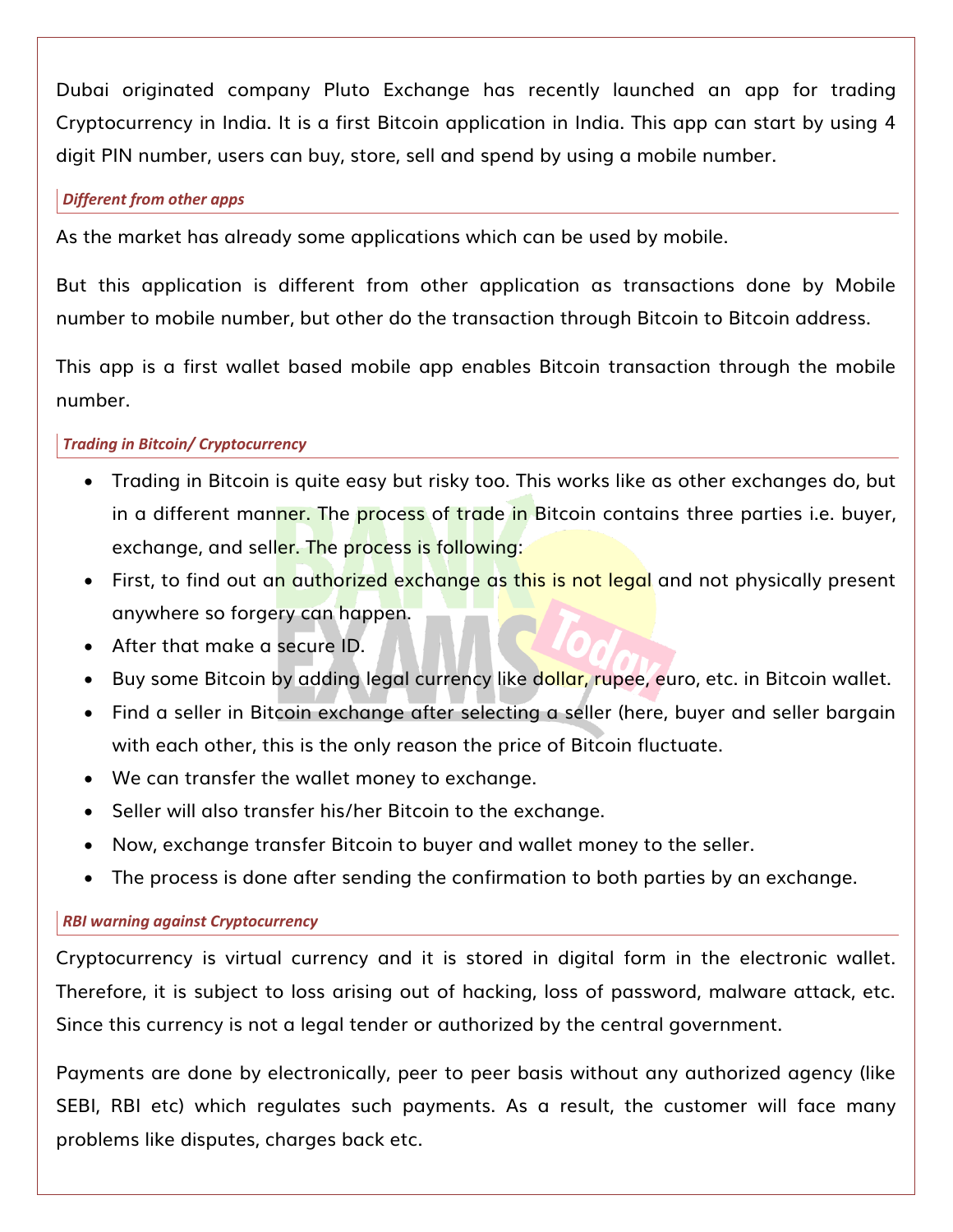The value of these currencies is a matter of speculation. Result huge fluctuation in the value of these currencies. Thus, the users revealed potential losses on account of such volatility.

Cryptocurrency are being traded on exchange platform whose legal status is unclear. Hence, the traders of digital currency on such platform are exposed to financial risk as well legal risk.

RBI also suggests that usages of these digital currencies are largely illegal and illicit activities. Lack of information about dealer/parties could subject the user to breach of anti-money laundering.

## **Rural Banking Schemes in India**

- The Rural development is the foremost objective in India. It aimed at expanding the branch placement towards unbanked locations. The second major objective is to give importance to lending towards priority sectors.
- The major target groups are agriculturists, small businessman and entrepreneurs. The Reserve Bank of India used its control over the banking sector via the lead bank scheme to ensure that these targets are adequately implemented.
- The branch expansion program in unbanked rural or semi-urban population was not served by any commercial banks before. During the rural banking era, unbanked locations were identified by the 'Lead Bank'.The RBI would circulate the list of unbanked locations to all banks.
- The RBI has also maintained a licensing criterion which stated how many branches at unbanked locations a bank must open in order to be eligible to open a branch at an already banked location.The RBI has also set targets regarding the number of unbanked locations, which were to be banked during the BBE program (Banking Branch Expansion) to meet these targets.Under this program, unbanked locations were allocated to nationalized banks.

#### *Government Schemes*

The priority sector lending concept is recognized as "Social Banking" with all its new dimensions.The major objective is to make sure that more credit flows towards agricultural, small transport operators, retail trade, cottage, village, tiny industries and small-scale industries. As, agriculture is the backbone of Indian economy.The government has sponsored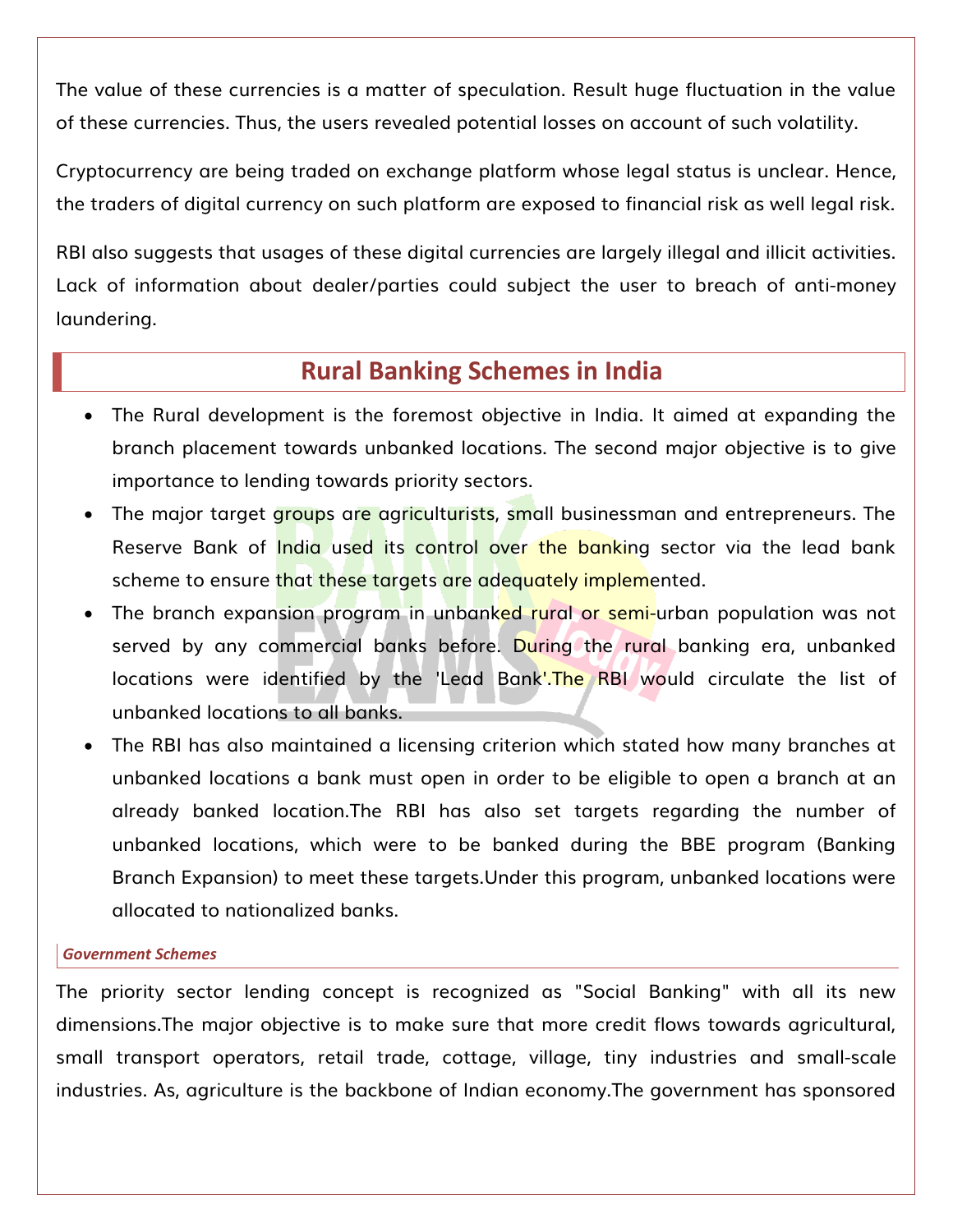many schemes in rural areas for upliftment and betterment of rural people under rural banking. As per all government schemes, finance is provided by government banks.

These schemes are as follows:

### *(a) Swaranjayanti Gram Swarozgar Yojana (SGRY)*

The SGRY scheme was launched by the Government of India on 1st April 1999 by restructuring the six programmes-Integrated Rural Development Programme, Development of Women & Children in rural areas, Training for Rural Youth for Self employment, Supply of Improved Toolkits to Rural Artisans, Ganga Kalyan Yojana, Millions Wells Scheme.

By this scheme, it identified the eligible beneficiaries with the involvement of Gram/local authorities in a transparent manner.It lends to individuals or group (SHGs) and selecting beneficiaries from BPL families by a team of three members (Bankers, Development officer, Sarpanch). Individuals or groups below poverty line whose income does not exceed 11,500/sponsored by DRDA reserve quota for SC/ST-50 %, Women-40% and Disabled 3%.

In the scheme, the provision for training like basic orientation and skill development is included.The subsidy will be at 30% of the project, subject to a maximum Rs7500/- In accordance with SC/ST it will be 50% of the cost of the project, subject to a ceiling of Rs 1.25 lakhs. There will be no monetary limit on subsidy for irrigation projects.

### *(b) Prime Minister Rozgar Yojana (PMRY)*

The PMRY was implemented on 2nd October 1993 which aims at providing sustained employment to the educated unemployed youth.

- **Age:** 18-35 years for all educated unemployed in general with 10 years relaxation for SC/STs, ex-servicemen, women and physically handicapped.
- **Educational Qualification:** Minimum qualification for this scheme is 8th pass. Preference for those trained in government recognized/approved institution for a duration of at least 6 months.
- **Family Income:** The family income should not exceed Rs.10000/- per annum.
- **Residence:** Permanent resident of the area for at least 3 years.
- Defaulter: Not be a defaulter of any nationalized bank/financial institutions/cooperative banks. Activity Covered: All economically viable activities including agricultural and allied activities excluding raising crop etc.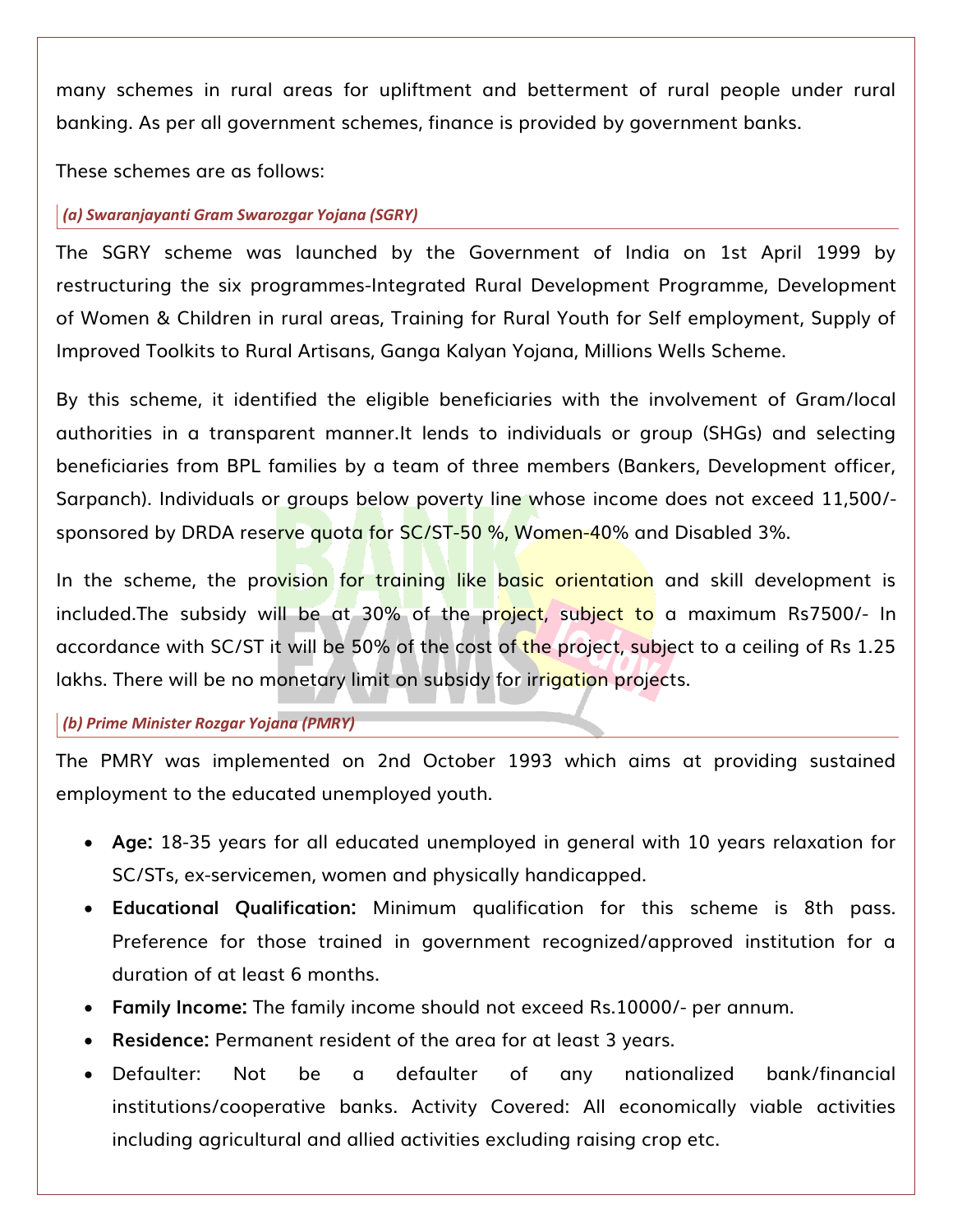- **Project Cost:** Rs 2 lakh for the business sector, Rs 5 lakh for other activities.
- Reservation: In this scheme, preference will be given to weaker sections including women. The scheme includes 22.5% reservation for SC/ST and 27% for other backward classes OBC.

#### *(c) Khadi and Village Industry Commission:*

Its main aim is to create more employment opportunity in rural areas the Khadi Gram Udyog Commission has initiated a margin Money Bank Finance Plan since 1996-97.Its economic aim of helping in the manufacture of things that can be sold in the market.

The Margin Money Bank Plan is for setting up village industries and there is a provision of giving 25% to 30% of subsidy upon the sanctioning of the loan. The scheme provides for various cooperative committees like the individual, Khadi gramudyog for arranging loans from the bank's in an area with a population of 20000 and where per capita permanent capital investment is not more than 100000/-.

The aim of this scheme is to provide self-employment and subsidy to rural entrepreneurs. Under this scheme, the loan will be provided for rural industrialization and employment generation.

#### *(d) Pradhan Mantri Jan Dhan Yojna (PMJDY)*

It was launched on 28th August 2014. The scheme has been launched with a target to provide "Universal access to banking facilities". Under this scheme account holders will be provided zero balance bank A/c with Ru pay debit card in addition to accidental insurance cover of 1 lakh after 6 months of opening of bank a/c holders can avail Rs. 5000 overdraft from the bank.

A monitoring mechanism/MIS would be bought in place for online monitoring for ensuring proper coverage of villages.

#### *(e) Bhamashah Yojna*

It was launched on 15th August 2014 by CM of Rajasthan Vasundhara Raje. It aimed at the financial inclusion of women and also provide cash amount of Rs 2000 in the name of a woman head of every BPL family of the state in 2 instalments. Bank A/c are also being opened for about 1.5 crore families and the second instalment of Rs 1000 would be transferred in bank account 6 months after the first instalment. Conclusion: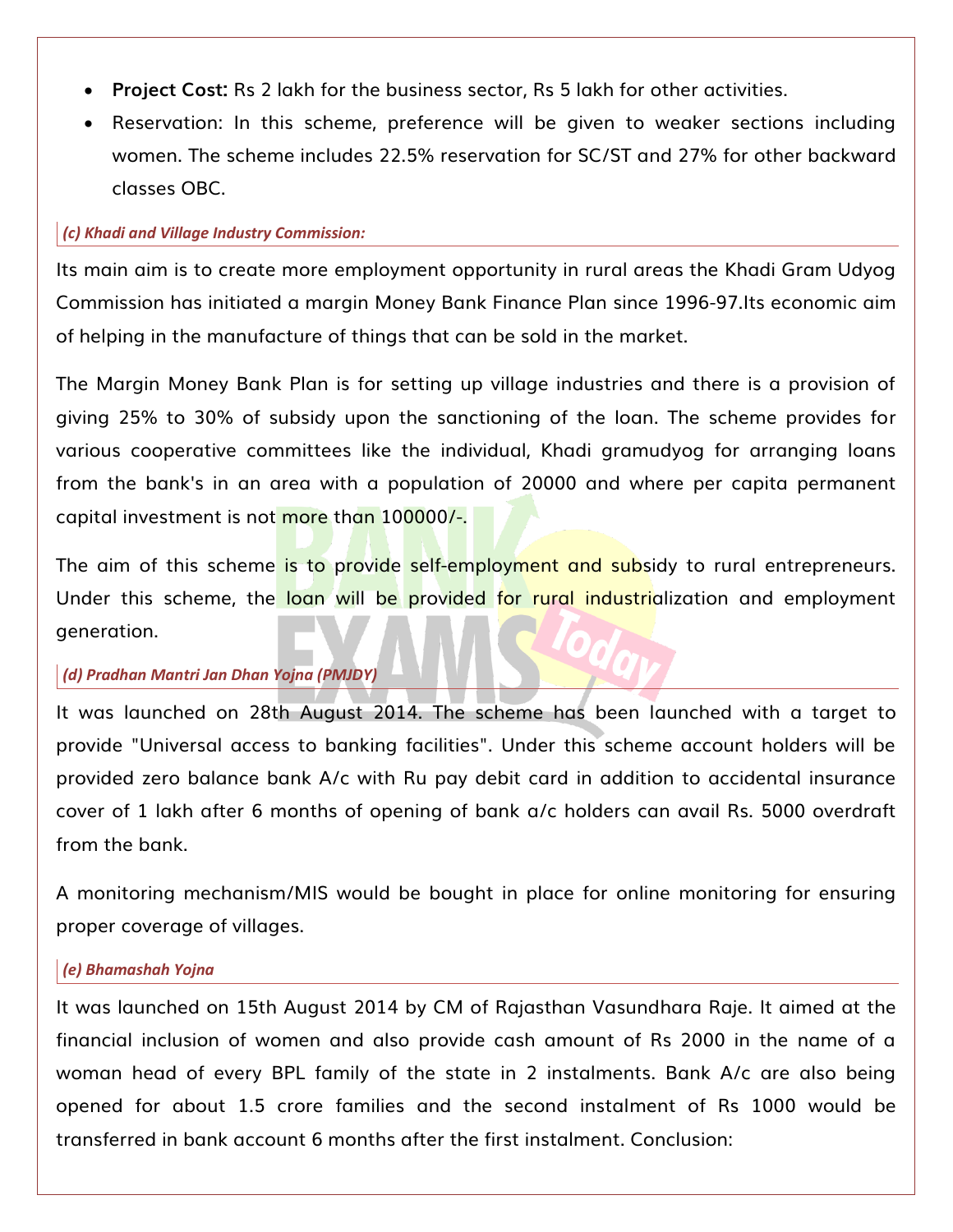It can be concluded that Rural Banking plays an important role in providing credit and other financial services to the poor. It helps in raising the standard of living of rural people and contributes towards social development.The government has taken many steps for the development of rural banking.In India, while one segment of the population has an access to an assortment of banking services surrounded by regular banking facilities and portfolio counselling.

In particular, a growth of information technology and its application in banking would warrant a thorough review of products, procedures and linkages among rural financial institutions.

## **Basics of Bond With Types & Features**

#### *Basics of Bond*

We are aware that a bond is a fixed income instrument issued by the companies inviting the investors to subscribe to the issue. In other words, the total amount raised by a company through the bond issue is a loan taken by the company assuring the investors of some return in the form of interest. We also know that a company pays a coupon at a predetermined interval.ie annually and semi-annually. In the normal course of business, the company is expected to return back to the investors the amount of loan that they have advanced to the company.

Unlike stocks, bonds can vary significantly based on the terms of the bond's indenture. An indenture can be defined as a legal document which describes the characteristics of the bond. The issue pertaining to each bond is different and hence it is very important from the point of view of the investors to understand the intricacies and precise terms well before investing in the bonds. The following are some of the important features an investor should examine well before taking the final decision to invest.

#### *Unsecured / Secured:*

This is one of the most important features which may affect the investment decision. Generally, an unsecured bond is termed as a debenture. The return on the debenture is guaranteed only by the credit rating, reputation and integrity of the company. If the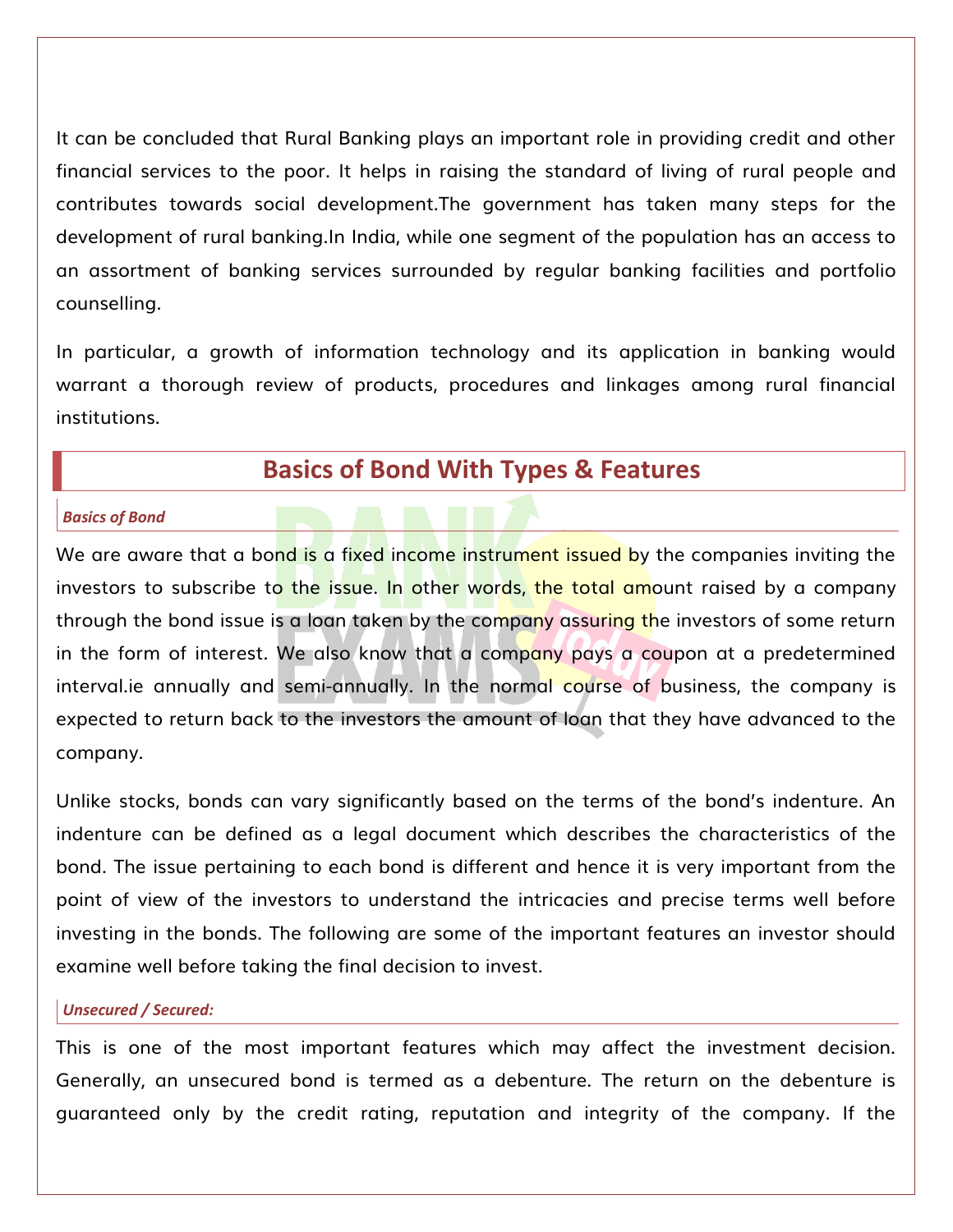company is not able to generate profits & run successfully the investors do not get any returns as interest income. In some cases, there may even difficulty in getting back the money that has been loaned to the company. A secured bond, on the other hand, offers some protection to the investors as some assets are earmarked as security for the debentures issued. In the event of the company not honouring its obligations, the debenture holders have the first charge on the assets which have been already earmarked.

#### *Preference in Liquidation:*

In the eventuality of a company being wound up there is a particular sequence or order in which assets are realized and creditors are paid their dues. This is referred as a preference for liquidation. After the firm has sold off all their assets the company begins to return the money back to the investors. The senior or oldest debt is paid first, then the subordinated debt next. Subordinated debt can be defined as a loan that ranks below other loans or securities with regard to claims on the assets of a company. Preference shareholders are next on the list and finally, the equity shareholders who are the real owners of the company are paid whatever is left over.

#### *Tax Status:*

Most of the bonds issued by the corporation are taxable instruments. However, there are certain exceptions. Bonds issued by Governments or municipalities, Companies which are engaged in infrastructure or power may enjoy the status of being issued as non-taxable instruments meaning the capital gains realized on the bonds are tax exempt. Since no tax is payable by the investors these bonds normally carry a lower rate of interest than equal taxable bonds. An investor must calculate the tax equivalent yield to compare the return with that of taxable bonds.

#### *Coupon and maturity*

Coupon and maturity are also other important characteristics of a bond.

#### *Characteristics of Bonds*

- Most of the Bonds which are issued by the Corporate or by the Governments have certain common features.
- The face value of the bond which will be worth and available to the holder at the time maturity. This is the reference amount based on which periodical interest payments are made by the issuer of the bonds. For example if "A" purchases a bond with a face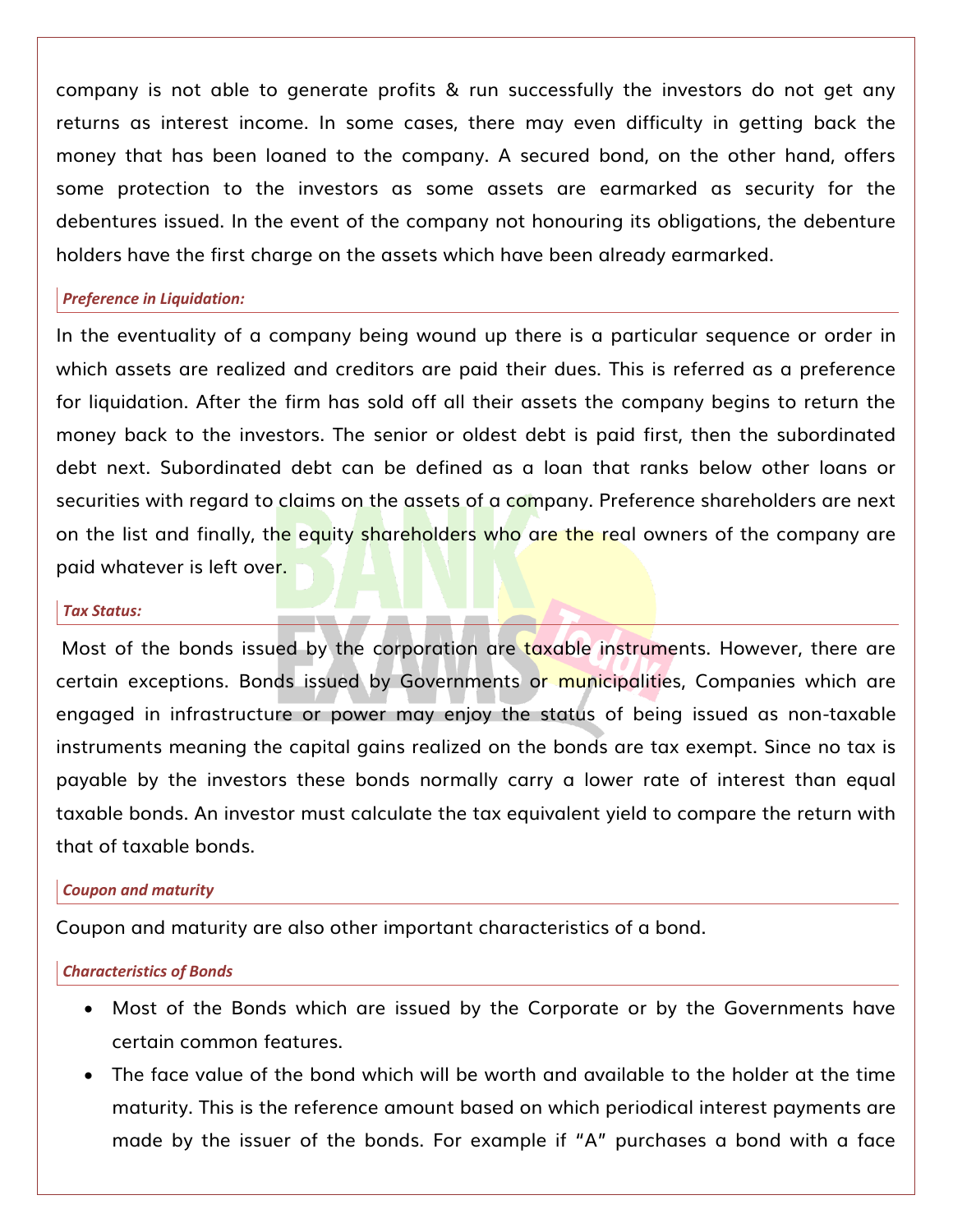value of Rs 1,000 at a discount & his purchase price is Rs 950 & "B " purchases the same bond at a premium and assuming his purchase price is Rs 1,050, both the parties will ultimately receive only Rs 1,000 at maturity which is the face value of the bond.

- The coupon rate is the rate of interest which is payable by the corporation who is the issuer of the bond. This is expressed as a percentage. For example, if a bond is issued at a coupon rate of 5% the purchaser of the bond will receive Rs 50 annually as the interest payment.
- Coupon dates are the dates on which interest payments are made by the issuer. Typically it is common for issuers to make the payment half-yearly or annually.
- Maturity or due date is the date on which a bond matures for payment and the issuer has to effect payment for the face value of the bond.

### *Features of a Bond:*

Two of the most important features of a bond is their credit quality and tenure. They determine the rate of interest payable. If the issuer of the bond is assigned a poor credit rating by the rating agencies the risk of default is quite high and the bonds issued by such corporate is likely to trade at a discount to the issue price. There are certain bonds referred as "Junk Bonds" which are highly risky in nature, but they pay a very high rate of interest and are suitable for investors who have the appetite & do not mind taking risks in order to get a higher return than what the market offers. On the other hand, bonds issued by Sovereign Governments do not have any risk as they are guaranteed by the government & these bonds are referred as stable bonds. Credit ratings are calculated and issued by credit rating agencies. The maturities of the bonds may be for a very short term like a day or two and go up to as high as thirty years.

The longer the maturity of the bond or duration the greater is the chance of some adverse development happening which will have an impact on the repayment and hence bonds with long-dated maturities always commands a higher rate of interest than a short-dated bond. Further, the liquidity for a long-dated bond will be very low as compared to a bond with a short maturity.

An investor before adding a bond to his portfolio of investments will typically consider the duration ie.price sensitivity to changes in interest rates and convexity which is a measurement of how duration changes as yields change.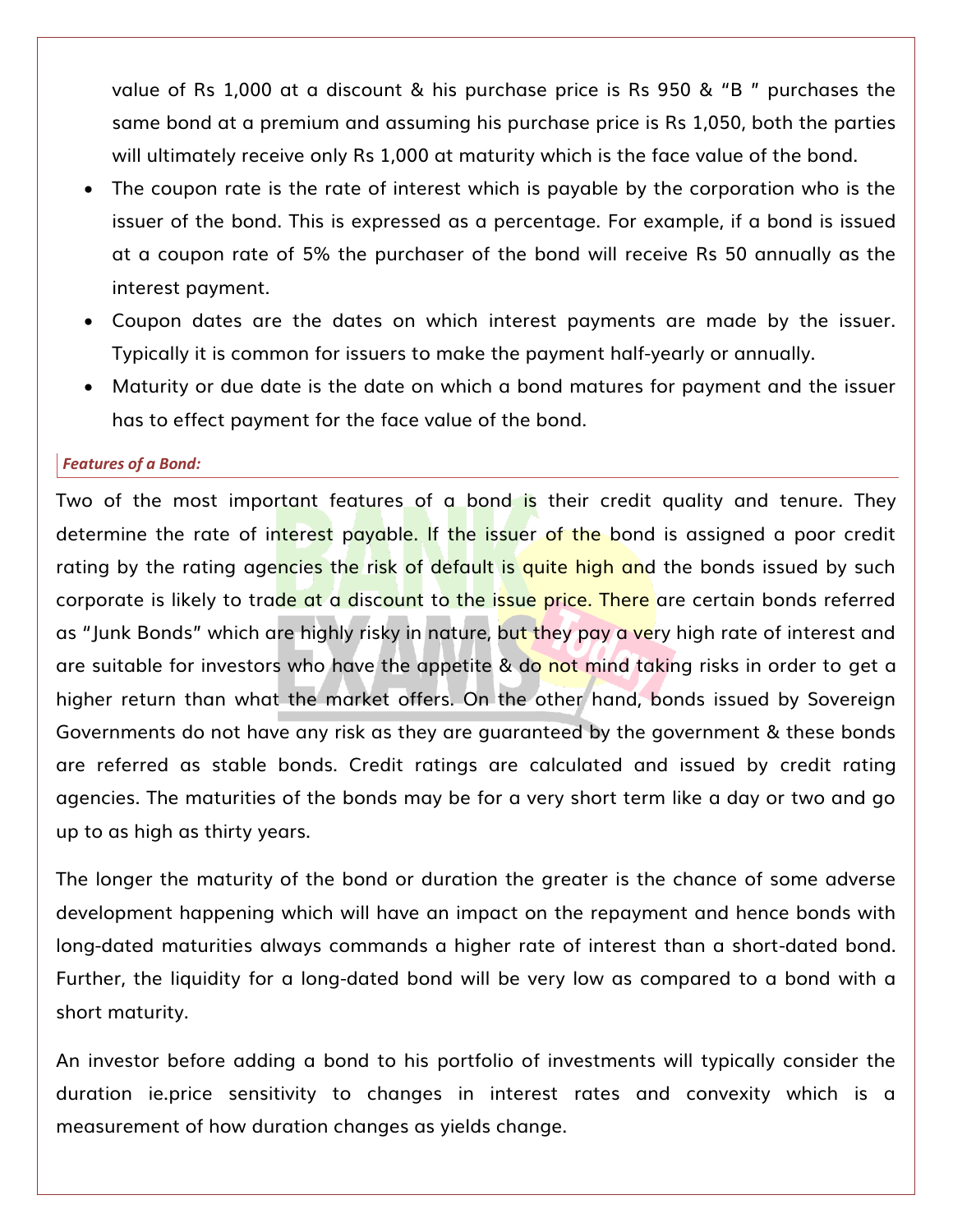#### *Types of Bonds*

We know that a bond is a fixed interest security which is issued by the borrower (Corporate or Government) and the funds are invested by the investor usually through the intermediation of a group of underwriters. There are a variety of bonds available in the market & let us try to understand the types of bonds.

#### *Traditional Bond:*

This is also known as the straight bond which has a coupon and repayment of the principal in full at maturity. This type of repayment is known as bullet repayment. A very large number of variants of the straight bonds have evolved over a period of years. Bonds are generally issued up to a maximum tenure of thirty years. Bonds with maturities at the shorter end (7 to 10 years) are often called as "Notes".

#### *A Callable Bond:*

At the time of the issue, the issuer will incorporate a clause which will give him the right to redeem the bond at his choice prior to its maturity. The first call date would normally be some years from the date of issue; eg a fifteen-year bond may have a call provision which allows the issuer to redeem the bond at any time after 10 years. The call price at which the bond will be redeemed will normally be above the face value with the difference shrinking as maturity is approached. This feature allows the issuer to restructure his liabilities or refund a high-cost debt and convert it into a low-cost debt.

#### *A Puttable Bond:*

It is the opposite of a Callable bond. It allows the investor to sell it back to the issuer prior to the due date, at the discretion of the investor after the lapse of a certain period of time from the date of issue. However, the investor for enjoying this privilege has to receive a lower yield.

#### *Sinking Fund Bond:*

The feature of this type of bond is that instead of returning the entire amount at maturity, the issuer will repay a fixed amount of the principal each year so as only a small amount remains repayable at maturity. These types of bonds are generally issued by companies with a low credit rating and are deemed risky.

*Floating Rate Note (FRN)*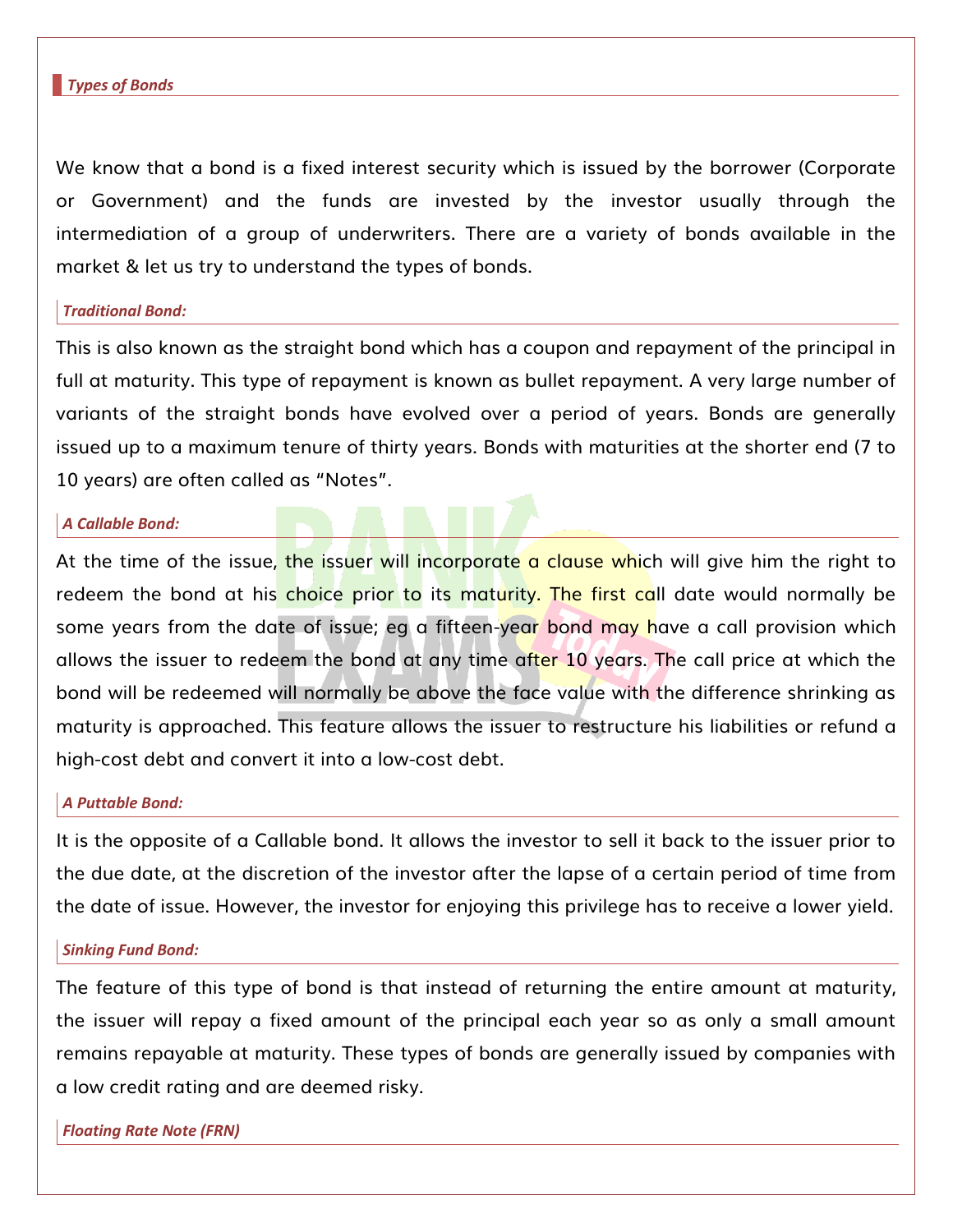As its name implies is a bond with varying coupon.Periodically (typically every six months) the rate of interest payable for the next six months is set with reference to a market index such as LIBOR. In some cases, a ceiling may be put on the interest rate (capped FRNs), while in certain other cases there may be a ceiling and a floor.( collared FRNs).

#### *Zero Coupon Bonds:*

It is very similar to the cumulative fixed deposit schemes offered by companies or banks. The bond is considered risky and bought by the investor at a substantial discount from its face value. The advantage of this bond is that an investor can redeem the face value of the bond at maturity. One possible advantage of this type of bond is in its tax treatment. The difference between the face value and the purchase price is deemed to be entirely capital gains and taxed at a lower rate than the rate applicable to regular interest received on coupon bonds.

#### *Convertible Bonds:*

These are bonds that can be exchanged for Equity shares of the issuing company. The conversion price determines the number of shares for which the bond will be exchanged.

#### *Risks of investing in Bonds*

As a fixed interest instrument offering a coupon which is paid annually or half-yearly, bonds can be an attractive tool to generate a steady income. They are also considered as a safe investment when compared to shares. Thus bonds are preferred by all kinds of investors especially those who require a regular income and whose risk appetite is not very high. However, investors need to be aware of some risks and pitfalls when they take a decision to invest in bonds. Bonds issued by Governments have the sovereign guarantee.

The relationship between interest rates and bond prices are inversely proportional. When the rate of interest increases the prices of bonds generally fall and conversely when the interest rate falls bond prices increase. This happens because when interest rates are on the decline the tendency of the investors is to lock in their investments at higher rates. The psychology of the investors would be to scoop up existing bonds which pay a higher rate of interest than the rate of interest prevailing in the market. This resultant increase in demand translates into an increase in the price of bonds. On the flip side if the reverse were to happen the tendency of the investors would be to dump the bonds that pay a lower rate of interest.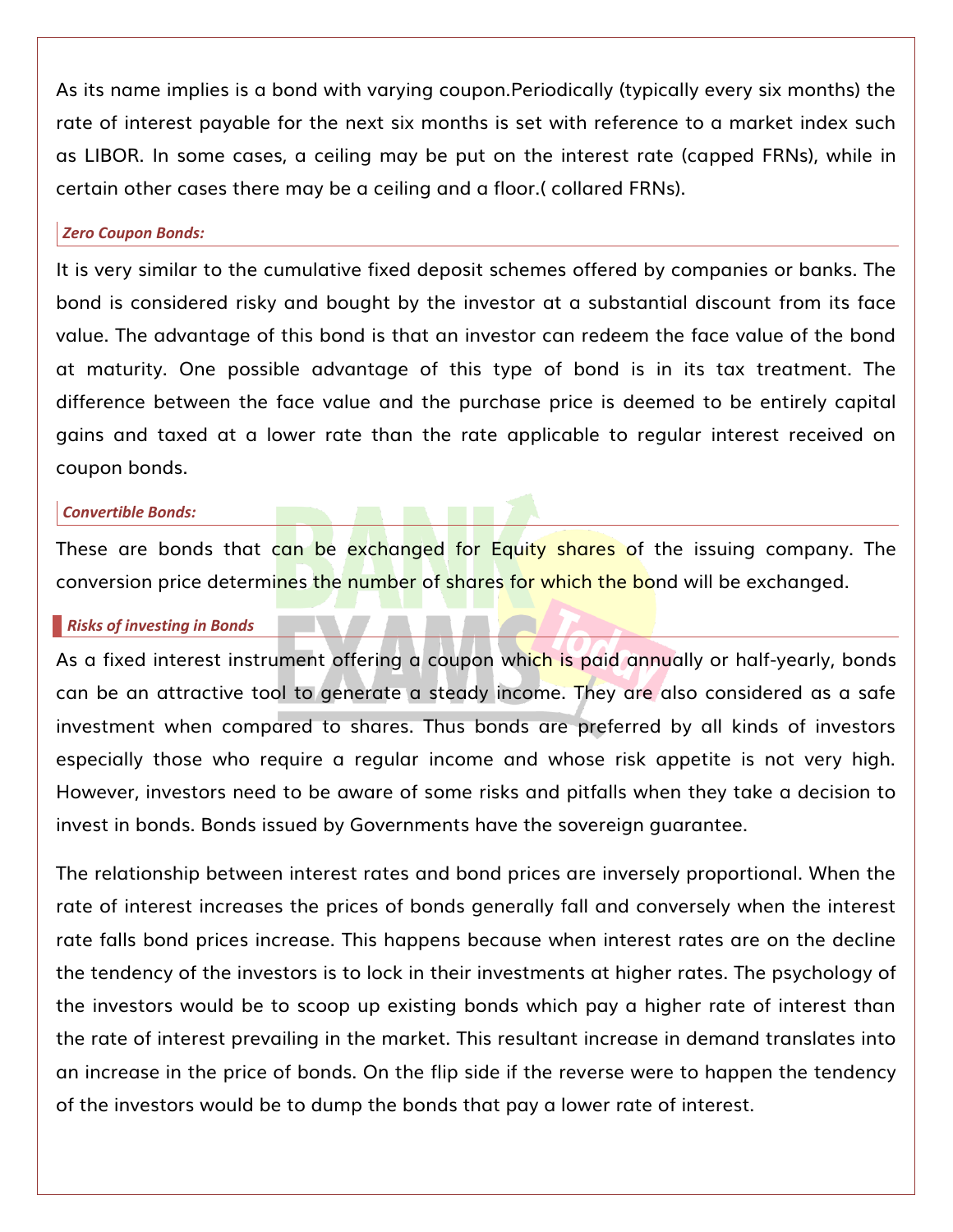#### *Example: Interest rate and Bond prices*

An investor owns a bond that trades at par value and carries a yield of 4%. Supposing the prevailing market rate of interest increases to 5%, investors will want to sell the bonds offering 4% in favour of bonds that fetch 5%. The net result would be that the bonds fetching 4% will be quoted below par.

Another risk faced by investors when they invest in bonds with a call option is the reinvestment risk. In a falling interest scenario, the issuers of bonds with a call option will exercise their option. The reason for this exercise is to reduce high-cost borrowing and convert it into a low-cost borrowing which is beneficial to the company, but the investors who have redeemed their investment are left with no choice other than invest in current market rates which are lower. However to compensate for this risk investors receive a higher yield on bonds which do not have a callable option. Investors who are very active in investing in the bond market can attempt to mitigate this reinvestment risk in their portfolios by staggering the potential call dates of their multiple bond investments. This strategy thus limits the possibility of several bonds being simultaneously called by the issuers.

Another major risk faced by the investors is on account of inflation when they decide to invest or a longer time horizon. The investor commits to receiving either a fixed rate of return or a variable coupon for the entire duration of investment or as long as they decide to hold it. But the real risk is that cost of living and inflation may rise quite dramatically when the economy is growing exponentially or at a rate faster than the income investment. In such a scenario which is very real, the investors will see an erosion in the value of their investments and actually achive a negative rate of return. Explaining in simple terms if an investor is receiving 4% on his bonds and the rate of inflation is 5% the investor gets a negative rate of return. ie - 1%.

Investors also have to contend with credit risk or default risk by the issuers and take a conscious decision before investing in bonds.

## **Fixed Income Securities – Bonds an introduction**

A bond can be defined as a financial instrument which is similar in characteristic to a debenture or a bond. It is a fixed interest income security wherein the investor invests or advances money to a company which issues the bond. The bond is issued for a fixed period of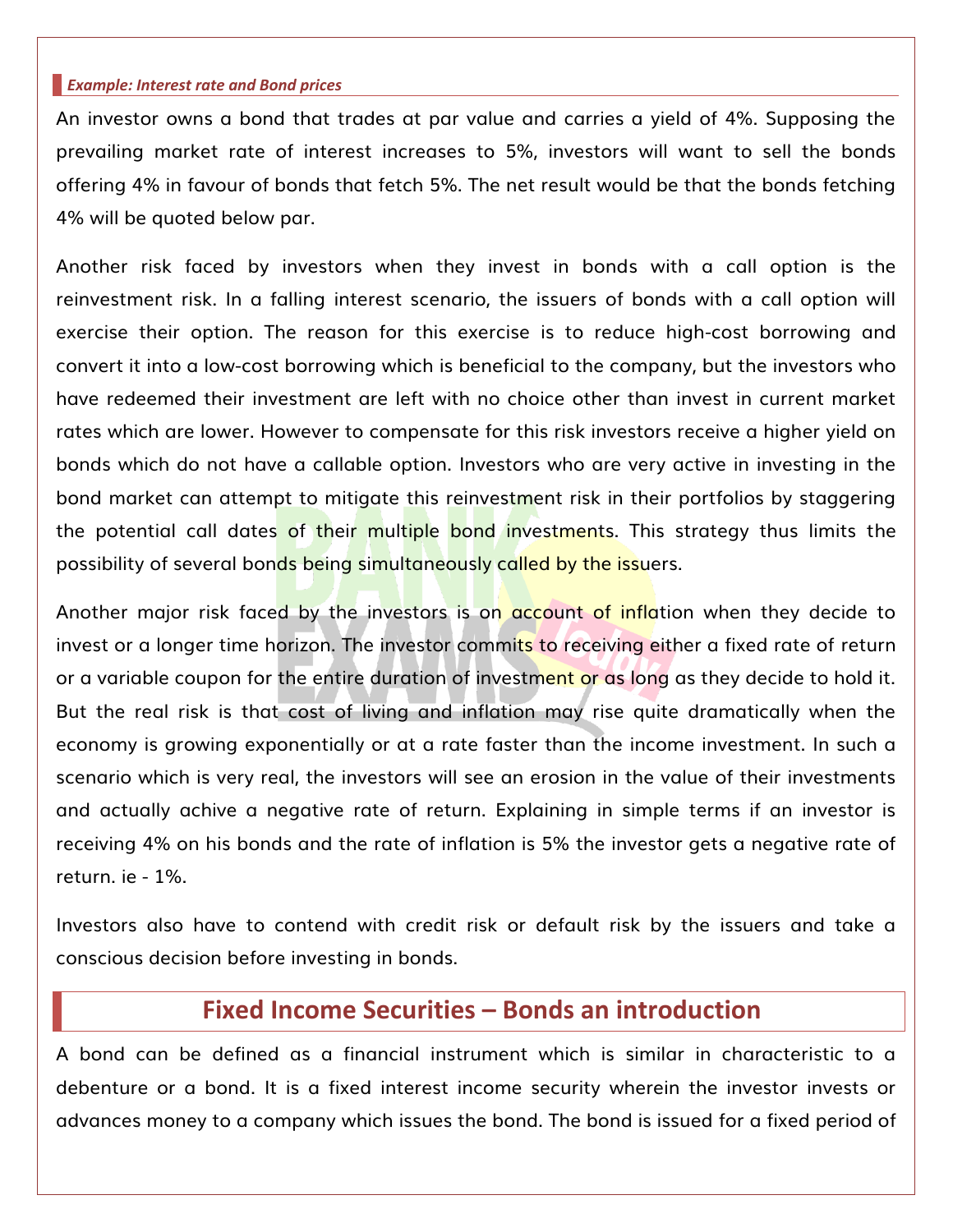time, at the maturity of which the investor can redeem his invested funds. Bonds are invested either at a fixed rate of interest or a floating rate of interest. So the investor has the option to take a view of the interest rates and then make a choice.

Bonds are issued by Companies, Sovereign Governments, Municipalities and state Governments also to raise finances for developmental activities. The money so raised is also utilized to finance a variety of projects and activities. The owners of bonds are termed as debt holders or Creditors of issues.

#### *How Bonds Work:*

Whenever a company or any other entity is in need of funds either to maintain ongoing operations or for expansion, they issue bonds and approach the investors directly instead of approaching a bank for a working capital loan or a loan for the acquisition of fixed assets. The company or the Government which is the indebted entity (Issuer of the Bond) issues a bond which is basically a contract which clearly states the rate of interest payable on the bond and the time at which such loaned funds by the investor will be returned back to him.( Maturity). The rate of interest payable on a bond is generally referred as the coupon rate which is the return the investors can expect on their investment.

Normally when the corporate or Government approach the investors with a new issue the bonds are always issued at par usually Rs 1000 or USD 1000. One feature of a bond which distinguishes itself from a fixed deposit is that it is tradable on the secondary market as it is listed on the secondary market. This provides a lot of liquidity options to the investors. The actual market price of a bond depends on various factors which include the credit quality of the issuer, the tenure of the bond, the coupon rate offered by the issuer as compared to the prevailing rate of interest in the market.

A fixed coupon rate bond will offer the same rate interest over time its market price will fluctuate depending upon whether the coupon it offers has become undesirable or desirable in comparison with the rate of interest prevailing at that point in time. For example, a bond for INR 1,000 or USD 1000 issued at par at a coupon rate of 5 % will fetch an interest of INR 50 or USD 50 annually. If the prevailing market rate is also 5 % the bondholder would be indifferent to purchasing the bond or saving the same money at the prevailing are of interest.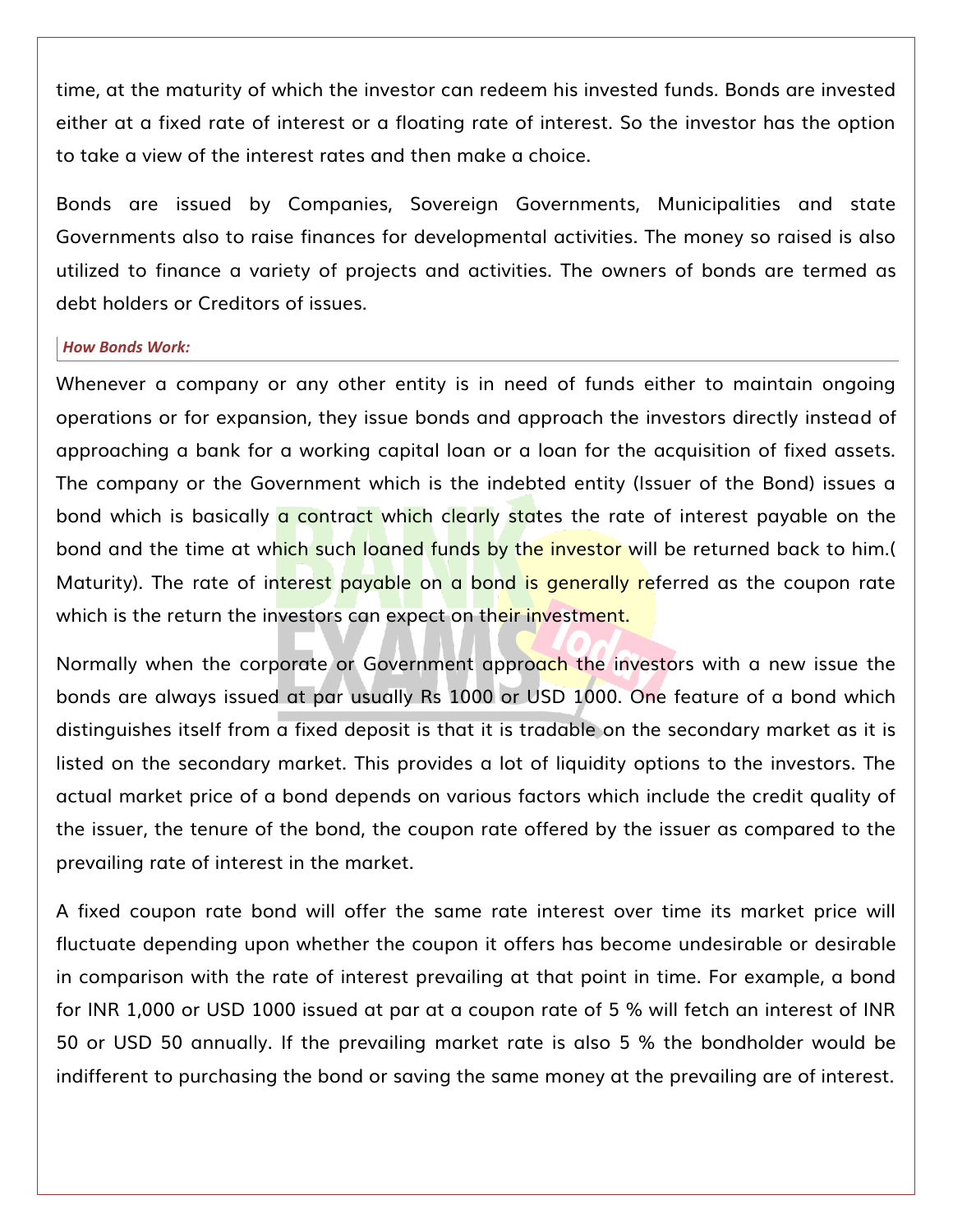However, if the prevailing rate of interest drops to 4 % the bond will continue to pay interest at 5 % thus making it an attractive option. Investors will start evincing interest by purchasing the bonds bidding the price up to a premium until the effective rate of the bond will become equal to 4 %. On the other hand, if the interest rate increases to 6%, the 5 % coupon is no longer attractive and the bond will decrease in value and the holders will start selling at a discount till its effective rate reaches 6 %.

### *Microfinance in India*

Since the 1980s microfinance has become an important component of development, poverty reduction and economic regeneration strategies around the world. By the early twenty-first century, tens of millions of people in more than 100 countries were accessing services from formal and semi-formal microfinance institutions

Microfinance rests on the belief of mutual faith and reciprocity. Members in a genuine, selfselected and closely associated group are mutually responsible for the financial dealing of each member. When a request for a loan is received, members discuss the need and prospects of repayment. Once satisfied, the loan amount is approved. Group lending is preferred to individual lending as social collateral, peer pressure and good collection methods reduce defaults significantly. Microfinance loans are primarily unsecured and work on the principles of peer pressure to avoid defaults. Microfinance serves low-income households and encourages the spread of banking services. Financial inclusion is essentially providing banking services to the population derived from this facility. Microfinance is thus an enabler for promoting financial inclusion.

Those institutions which have microfinance as their main operation are known as microfinance institutions. A number of organizations with varied size and legal forms offer microfinance service. These institutions lend through the concept of Joint Liability Group (JLG). A JLG is an informal group comprising of 5 to 10 individual members who come together for the purpose of availing bank loans either individually or through the group mechanism against a mutual guarantee. The reason for the existence of separate institutions i.e. MFIs for offering **microfinance are as follows:**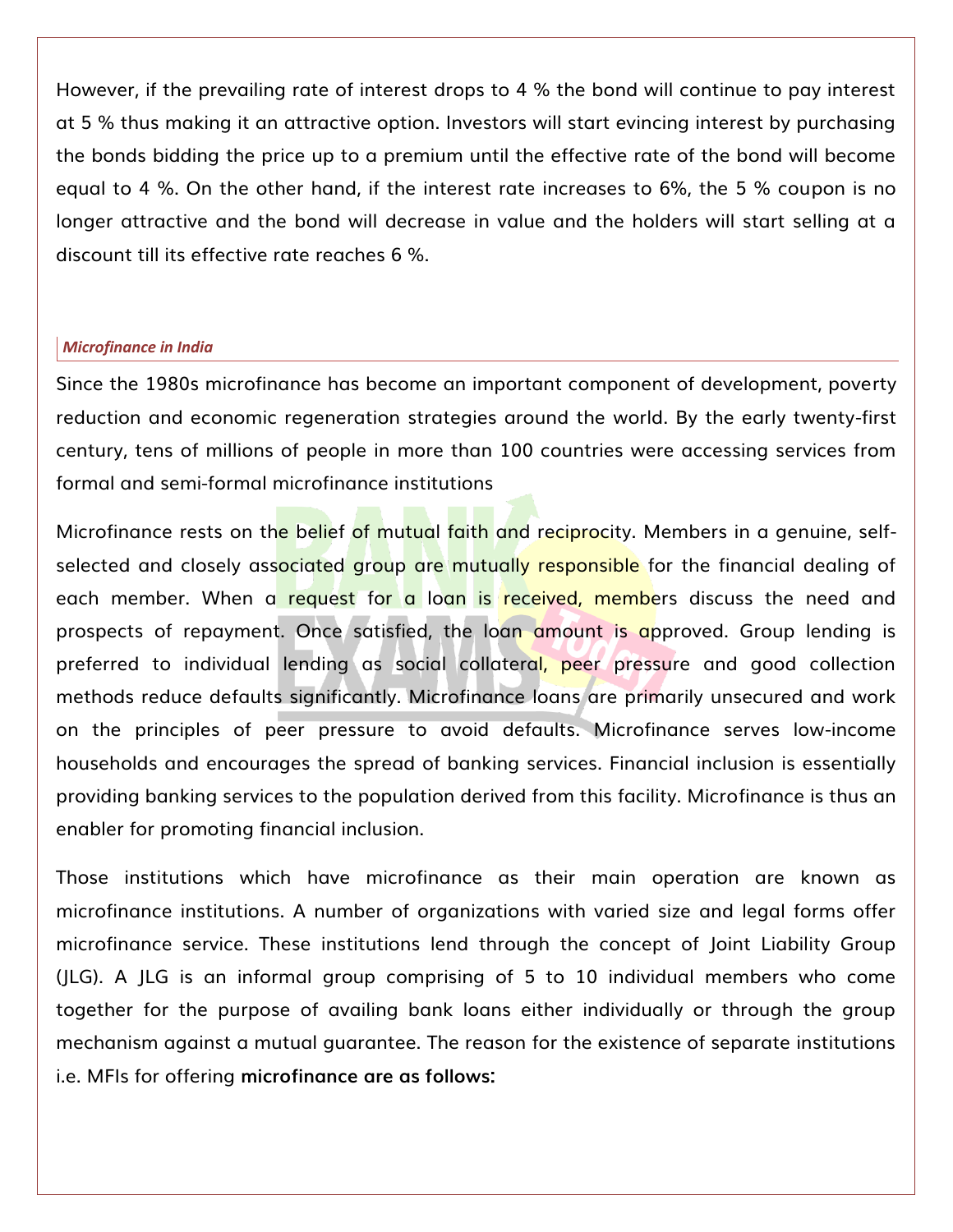- High transaction cost generally micro-credits fall below the break-even point of providing loans by banks
- Absence of collaterals the poor usually are not in a state to offer collaterals to secure the credit
- Loans are generally taken for very short duration periods
- Higher frequency of repayment of instalments and the higher rate of Default.

### *Salient Features of Microfinance*

- Borrowers are from the low-income group
- Loans are of small amount microloans
- Short duration loans
- Loans are offered without collaterals
- High frequency of repayment
- Loans are generally taken for income generation purpose

#### *Reasons why big bank are not lending money to lower income segment groups*

- High transaction cost of processing
- Lack collateral or quarantors
- Repayment capacity
- Lack of access to financial infrastructure

## *The Malegam Committee*

The Reserve Bank of India (RBI) responded by appointing an RBI sub-committee known as the Malegam Committee. This committee aimed to address the primary customer complaints that led to the crisis, including coercive collection practices, usurious interest rates, and selling practices that resulted in over-indebtedness. The existing regulations did not address these issues, thus, who should respond to these issues, and how they should respond, was uncertain. This prolonged the general regulatory uncertainty and the resulting repayment and institutional liquidity issues. The Malegam Committee released their recommended regulations in January 2011. These recommendations were 'broadly accepted' by RBI in May 2011, though specific regulation was only released regarding which institutions qualify for priority sector lending at this time.

Additionally, an updated version of the Micro Finance Institutions (Development and Regulations) Bill 2011 is in Parliament, which aims to provide a regulatory structure for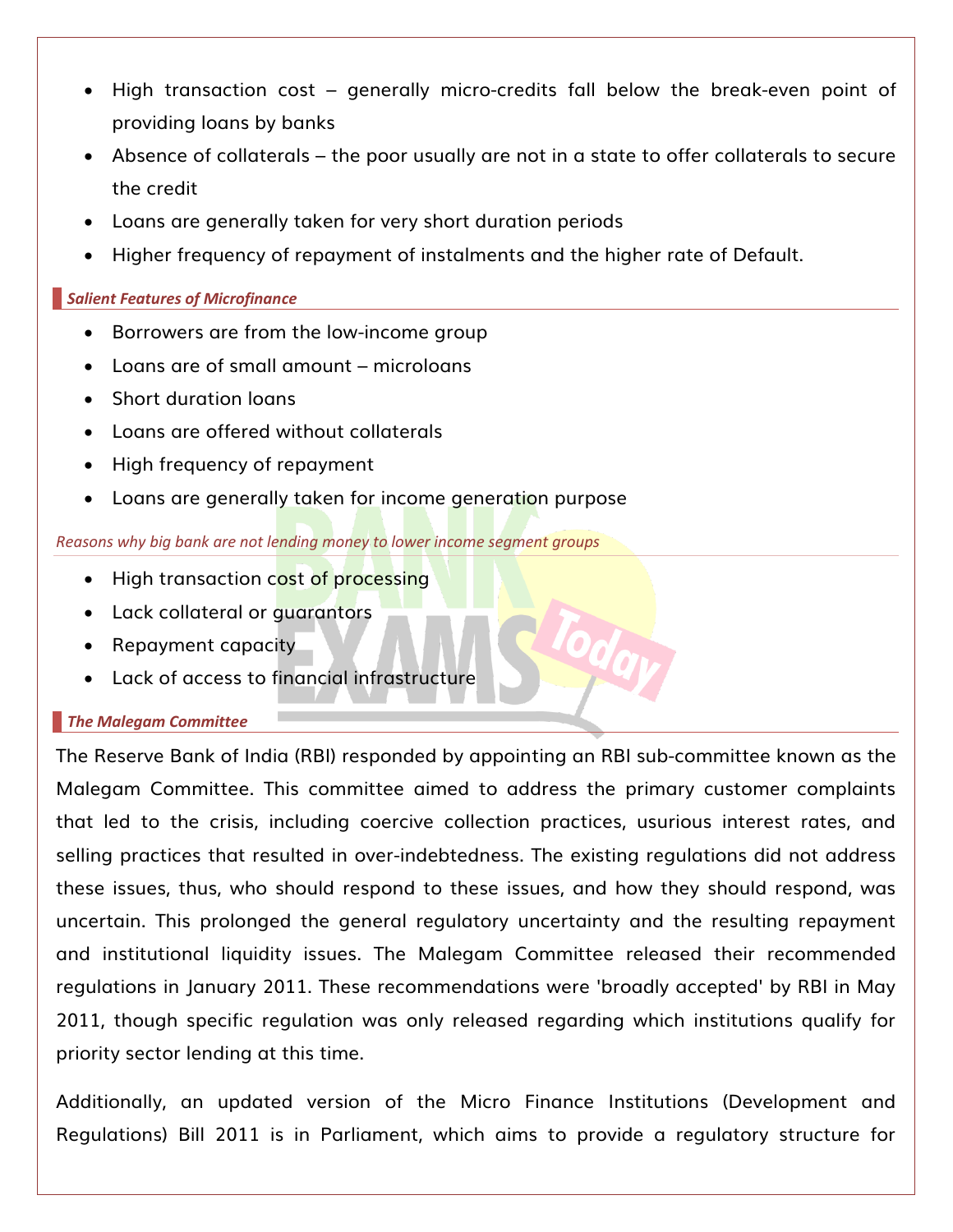microfinance institutions operating as societies, trusts, and cooperatives. Although this shows that regulators are taking steps to address the crisis issues and resolve regulatory uncertainty, banks have not resumed lending to microfinance institutions as of July 2011.

#### *Conclusion*

While Microfinance may be scaling geographically and average lending per capita rising structural and cultural issues limit effectiveness. At times cross guarantee programs are rolled out to reduce credit risk and in turn foster community solidarity. When it works it works but when community buys it is difficult to achieve then lender risk rises and many at times individuals do not get approved for loans. To conclude, microfinance has made satisfactory progress during the last one and half decade. This progress was achieved purely at the public initiative. There is strong need to expand it to other backward areas. However, strong support, including policy and finance, from the government and other agencies would be necessary to extend it to all places.

## **Types of Micro Finance**

Different types of microfinance institutions in India The microfinance models are developed in order to cope with the financial challenges in financially backward areas. There are various types of microfinance companies operating in India.

#### *Joint Liability Group (JLG)*

Joint Liability Group can be explained as the informal group consists of 4-10 individuals who try to avail loans against mutual guarantee from banks for the purpose of agricultural and allied activities. This category generally consists of tenants, farmers and other rural workers. They work primarily for lending purposes, although they also offer the savings facility. In this type of institution, every individual of a borrowing group is equally liable for the credit (Singh, 2010). This kind of institution is simple in nature and requires little or no financial administration (UBI, no date).

However, one of the serious problems of this structure is personal preferences in lending credit which resulted in a partial failure of the system. Of late due to various promotional initiatives were taken by banks such as Indian bank, Karur Vysya Bank and Indian Overseas Bank, the credibility of Joint Liability Group model has received a boost (The Hindu, 2016). It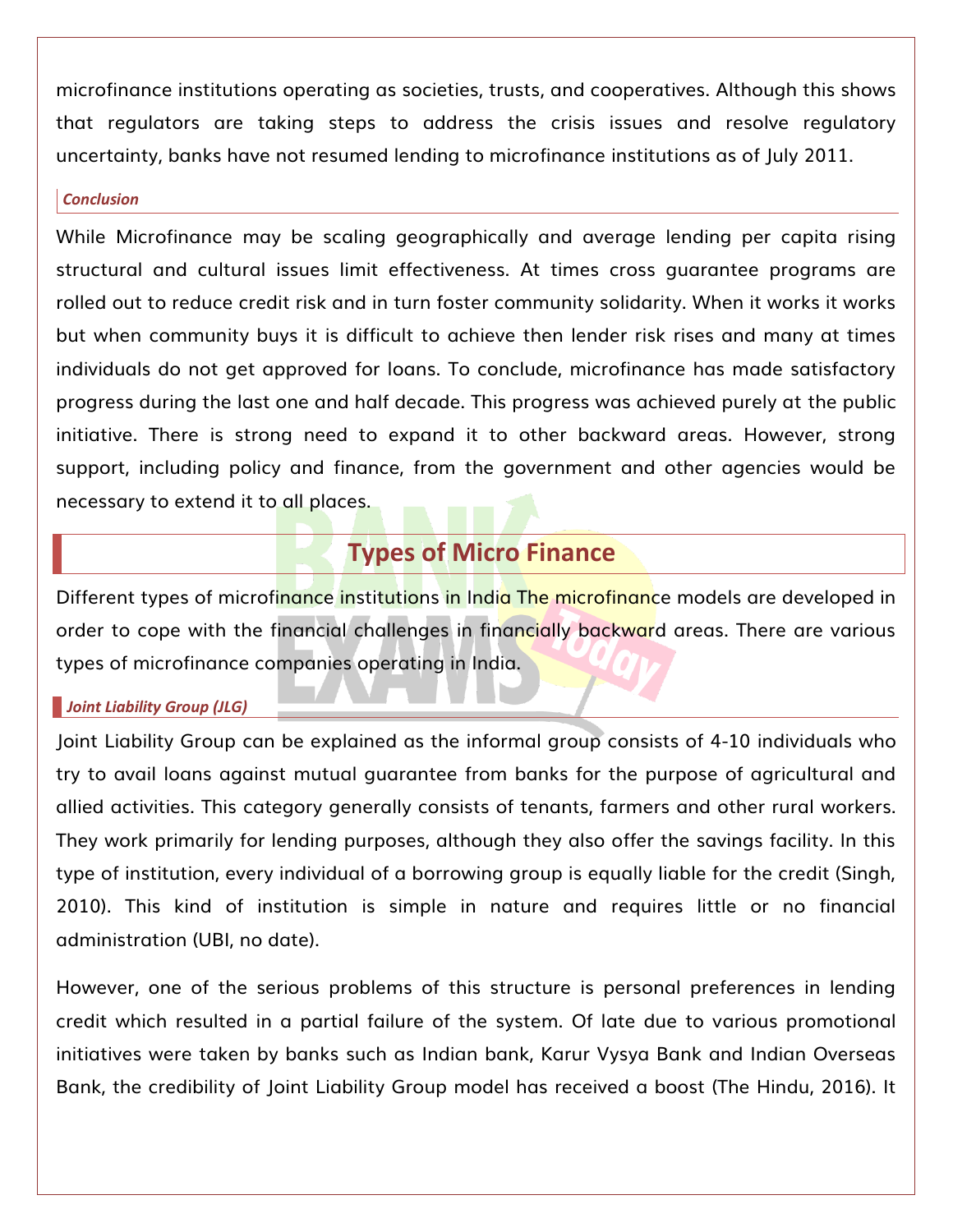still remains a landmark movement in the area of protection of farmer's land ownership rights.

#### *Self Help Group (SHG)*

Self Help Group is a type of formal or informal group consisting of small entrepreneurs with similar kind of socio-economic backgrounds. Such individuals temporarily come together and generate a common fund to meet the emergency needs of their business. These groups are generally non-profit organizations. The group assumes the responsibility for debt recovery. The advantage of this micro-lending system is that there is no need for collateral. Interest rates are also generally low and fixed especially for women (Chowdhury, 2013; Business Standard, 2017). In addition, various tie-ups of banks with SHGs have been implemented for the hope of better financial inclusion in rural areas (Jayadev and Rao, 2012).

One of the most important ones is NABARD SHG linkage program where many self-help groups can borrow credit from the bank once they successfully present a track record of regular repayments of their borrowers. It has been very successful especially in Andhra Pradesh, Tamil Nadu, Kerala and Karnataka and during the year of 2005-06. These states received approximately 60% of SGH linkage credit (Taruna and Yadav, 2016).

#### *The Grameen Bank Model*

Grameen Model was introduced by the Nobel laureate Prof. Muhammad Yunus in Bangladesh during the 1970s. It has been widely adopted in India in the form of Regional Rural Banks (RRB). The goal of this system has been the overall development of the rural economy which generally consists of financially backward classes. But this model has not been fully successful in India as rural credit and system of recovery are a real problem. A huge amount of non-performing assets also led to the failure of these regional banks (Shastri, 2009). Compared to this model Self Help Groups have been more successful as they are more suited to the population density of India and far more sustainable (Dash, 2013).

#### *Rural Cooperatives*

Rural Cooperatives in India were set up during the time of independence by the government. They used the mechanism to pool the resources of people with relatively small means and provide financial services. Due to their complex monitoring structure, their success has been limited. In addition, this system only catered to the credit-worthy individuals of rural areas, not covering a large part of the country's financially backward section (Rajendran, 2012).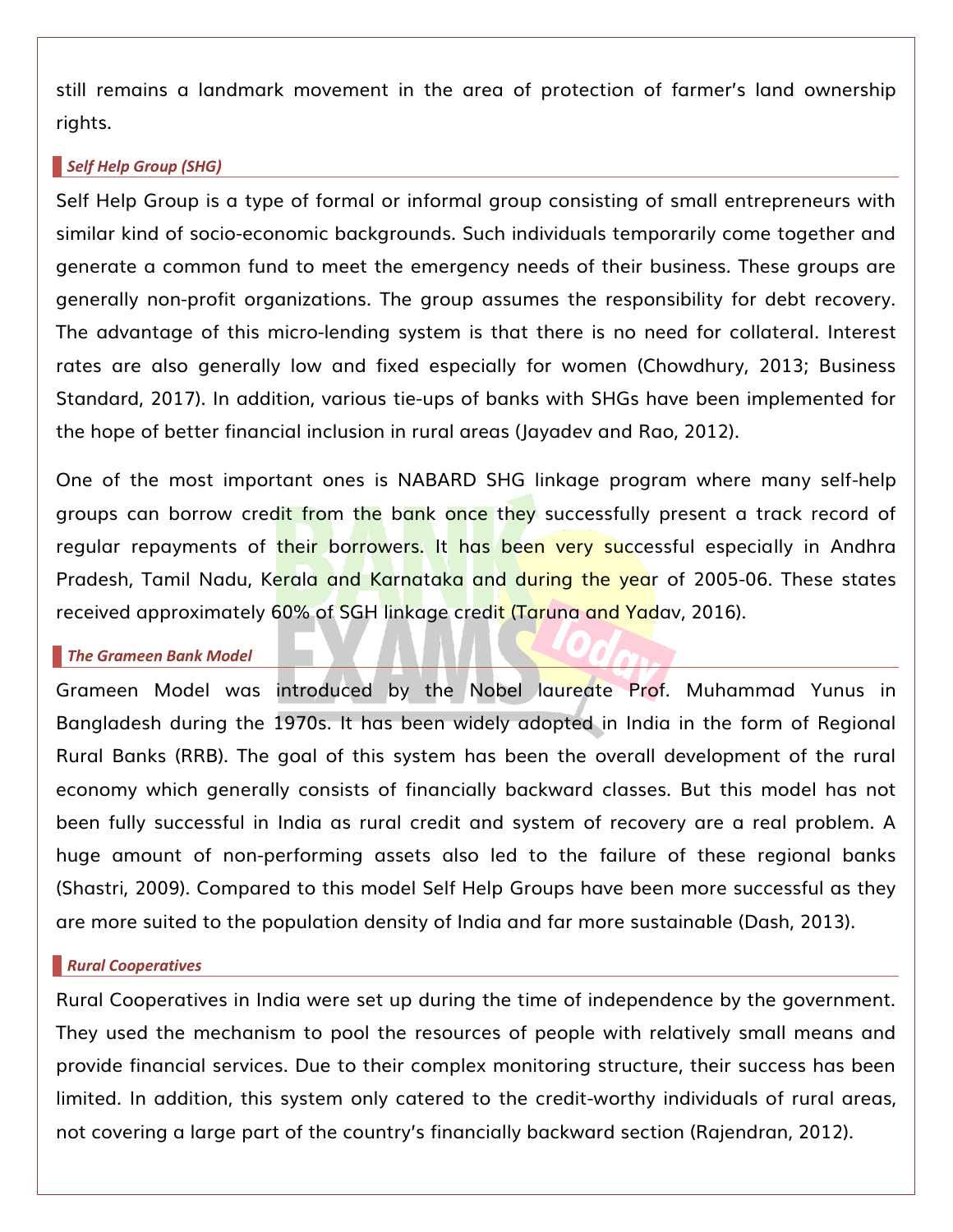#### *Present scenario of India*

- India falls under low-income class according to World Bank.
- It is second populated country in the world and around 70% of its population lives in rural area
- 60% of people depend on agriculture, as a result, there is chronic underemployment and per capita income is only \$6490
- The result is abject poverty, low rate of education, low sex ratio, and exploitation.
- Low asset base- according to reserve bank of India, about 51% of people house possess only 10% of the total assets of India.
- Resulted in low production capacity both in agriculture (which contribute around 22- 25% of GDP) and manufacturing sector
- Rural people have very low access to institutionalized credit (from commercial bank).

#### *Need of Micro Finance*

About half of the Indian population still doesn't have a savings bank account and they are deprived of all banking services. Poor also need financial services to fulfil their needs like consumption, building of assets and protection against risk. Microfinance institutions serve as a supplement to banks and in some sense a better one too. These institutions not only offer microcredit but they also provide other financial services like savings, insurance, remittance and non-financial services like individual counselling, training and support to start own business and the most important in a convenient way. Some claim that the interest rates charged by some of these institutions are very high while others feel that considering the cost of capital and the cost incurred in giving the service, the high-interest rates are justified.

## **What is Currency Chest ?**

Currency chest is the place where the RBI kept all the excess money of banks under custody. Whenever, RBI prints new currency notes, first it delivers to currency chests and then currency chests deliver these new currency notes to banks. A currency chest is a depositary of RBI. It's not possible for RBI to reach everywhere so it authorized PSU banks to operate currency chests on its behalf. The bank, however, must maintain separate account independently of the chest which is monitored by RBI. As of March 2016, there were 4102 currency chests and 3783 Small coin depots.

*Functions of Currency Chest*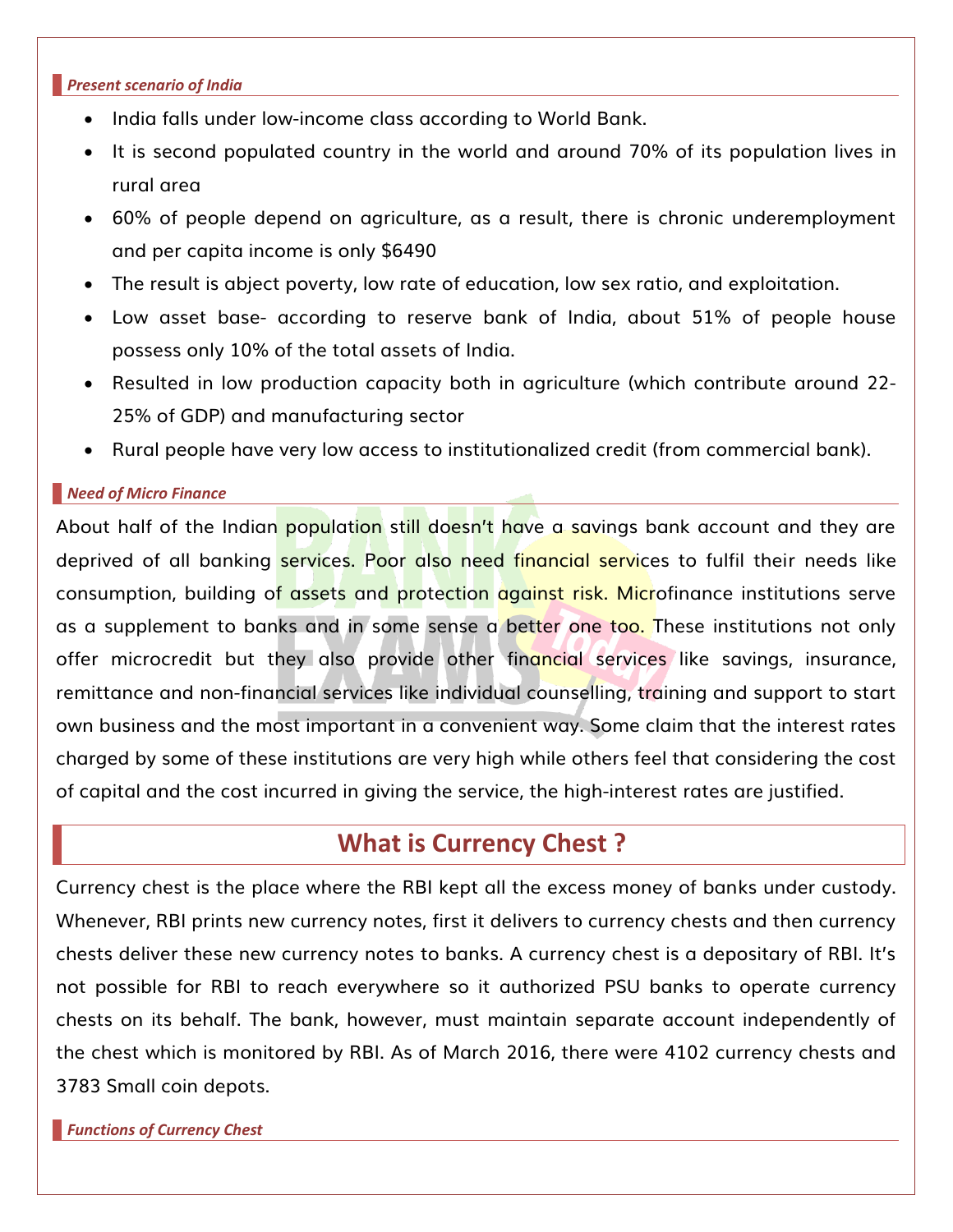- The foremost function of the RBI is to deliver currency notes across the country. It has to distribute new currency notes and recycle old notes, keep cash reserves of banks.
- Currency chest act as networks of currency distribution.
- The other function of currency chest is to facilitate note supply. It helps to undertake smooth supply of currency notes across the country. The cash reserve ratios of commercial banks are also kept at currency chests.
- Currency chest are located at authorized selected branches of scheduled banks they do their function on behalf of RBI and they also store the currency as well as notes.
- The currency chests are expected to distribute banknotes and rupee coins to other bank branches in their area of operation.
- Currency chest also helps in exchanging mutilated notes and withdraw unfit notes.

### *Some more information related to Currency Chests*

The Department of Currency Management in RBI is responsible for administering the functions of currency management. This work is performed through 18 issue offices of the RBI. The RBI also coordinate with the government in designing the bank notes and security features. In terms of section 25 of RBI Act 1934, the design of our banknotes is required to be approved by the Central Government on the recommendation of the Central Board of Reserve Bank of India.

### *Infrastructure at Currency Chests*

It should be ensured that necessary infrastructure facilities like ultra-violate lamp, weighing machine, dual display note counting machines, sorting machines for proper sorting/identification of suspect notes are provided at currency chest branches.

## *Currency Chests System*

The RBI carries out the function of currency management through its network of issue offices and currency chests. Each issue office of RBI is responsible for the supply and withdrawal of banknotes and coins from the chests in its circle. The requirement of currency chests is at times met by arranging supplies from other surplus chests by issuing diversion orders by issue offices.

*Steps taken by RBI to improve the quality of bank notes:*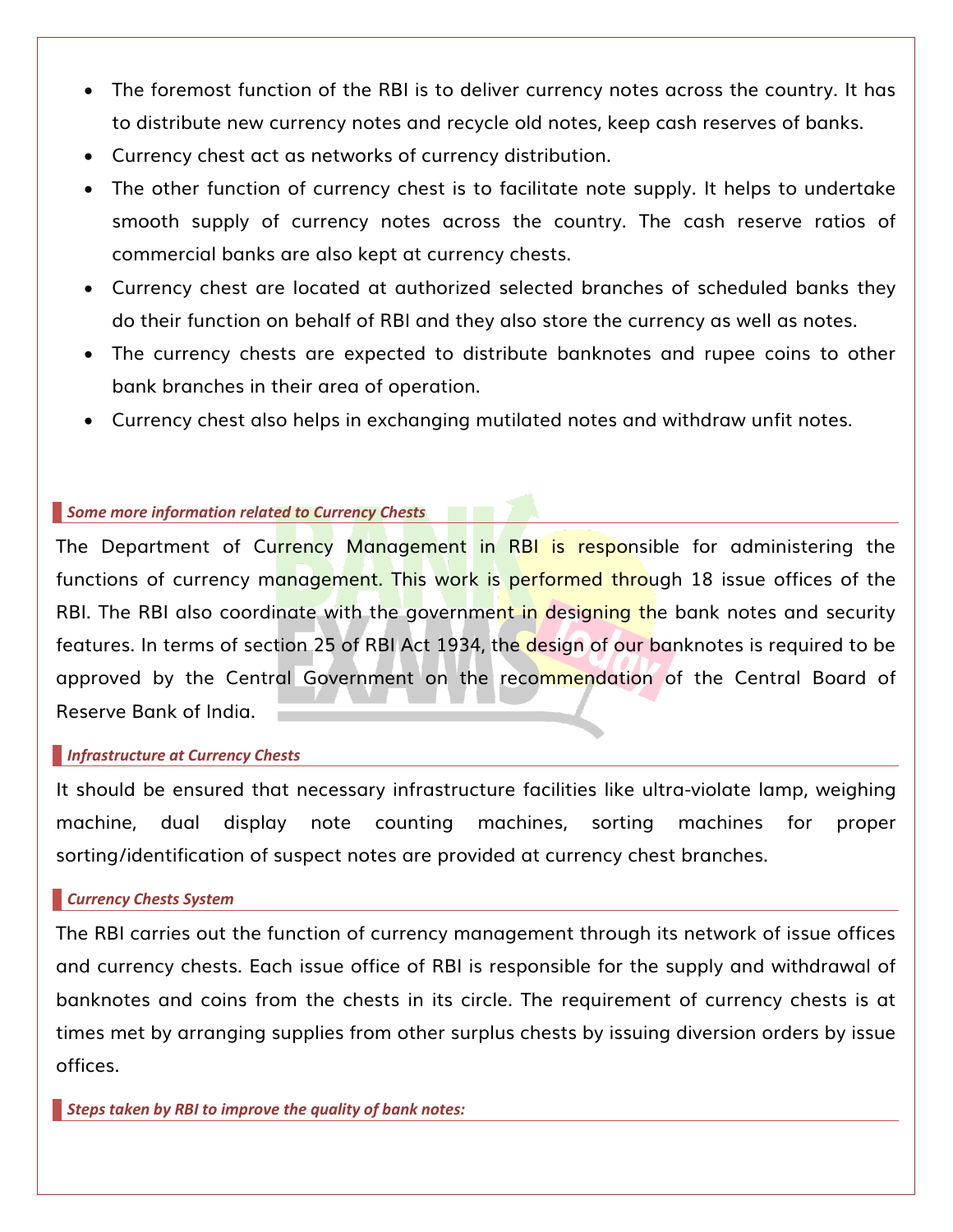Clean Note Policy: In November 2001, the RBI issued to all banks a directive in public interest preventing the stapling of bank notes and by the end of July 2003 more than 4400 currency chests had destapled the stock of notes lying in their chambers.

Security and Controls: Installation of Close Circuit Television (CCTV) in the currency chests and security sealing of fresh note packets to enable visual inspection and taking over remittance without opening the bundles or packets.

**Distribution of Currency:** Direct supply of fresh notes from the press to currency chests to reduce transit risk.

# Banking and Financial Current Affairs One-Liners

- The IICA (Indian Institute of Corporate Affairs) and the IPPB (Indian Post Payments Bank) have signed a Memorandum of Understanding for the training of employees of the IIPB in the field of payments banking.
- The Reserve Bank of India is ready to issue Rs. 10 denomination banknotes in the Mahatma Gandhi (New) Series.
- Government launches 7.75% Savings (Taxable) Bonds 2018.
- Paytm Payments Bank, IndusInd Tie up for FD Facility.
- RBI Initiates PCA Against Allahabad Bank.

.

- NABARD Sanctioned Rs 372.51 crore to Odisha.
- Andhra Pradesh Grameena Vikas Bank Introduces Desktop ATMs in Rural India.
- SBI, NABARD Tie up to Promote Joint Liability Groups in Bengal.
- India has emerged as a top borrower from the China-sponsored Asian Infrastructure Investment Bank (AIIB) with USD 1.5 billion worth of loans last year and USD three billion more in the pipeline.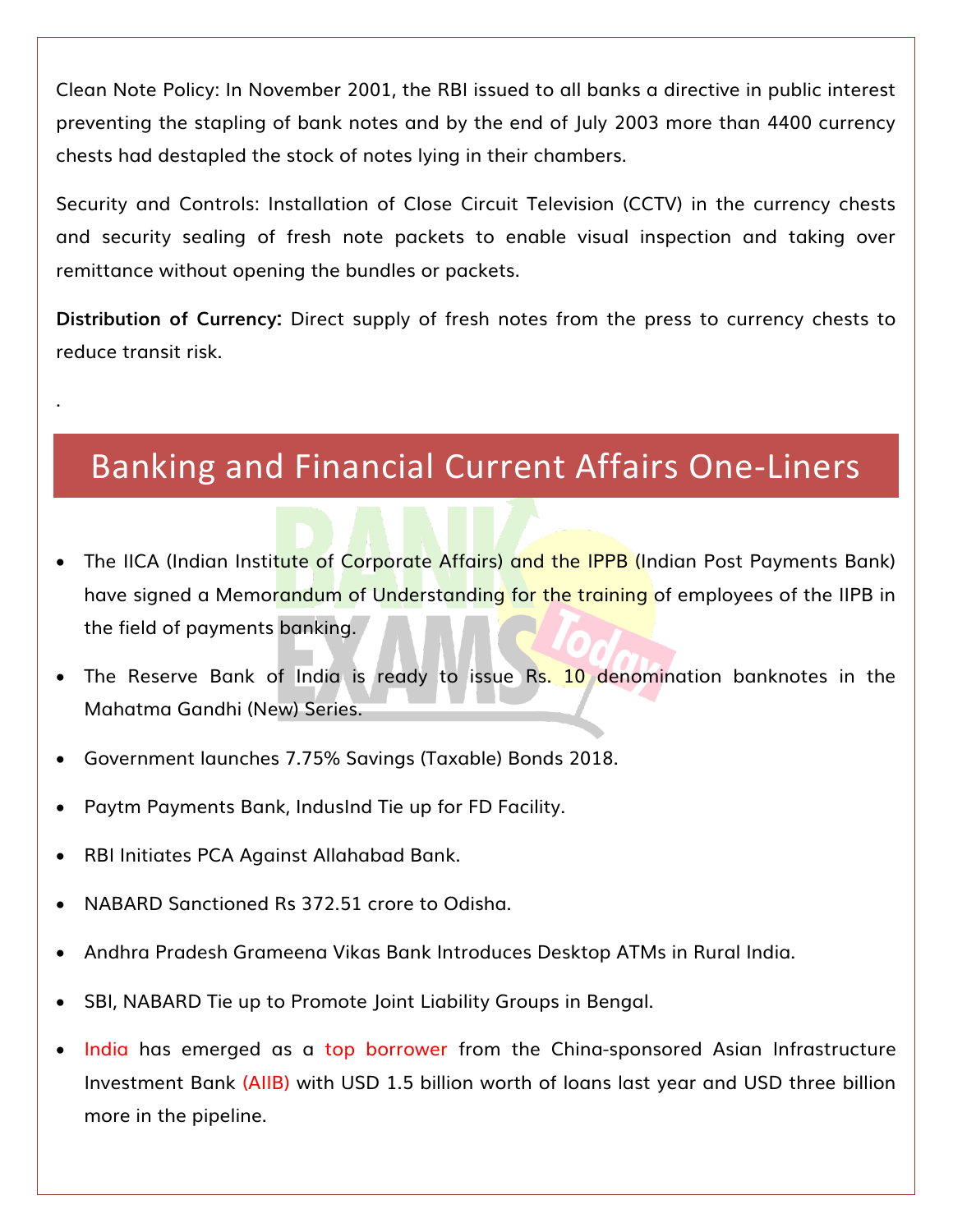- IndusInd Bank and Dynamics Inc. at the 2018 Consumer Electronics Show (CES) announced plans to introduce the first battery-powered, interactive payment cards to the Indian market in 2018.
- Punjab National Bank (PNB) and National Scheduled Castes Finance and Development Corporation (NSFDC) have tied up to provide financial assistance for economic empowerment of persons belonging to Scheduled Caste (SC) families living below Double Poverty Line (DPL).
- Retail inflation crossed the RBI's comfort level and rose to 5.21 percent in December on rising in prices of food items, egg and vegetables, dashing hopes of interest rate cut in the near future. The retail inflation, based on Consumer Price Index (CPI), was 4.88 percent in November.
- In the financial year 2016-17, total FDI of US \$ 60.08 billion has been received, which is an all-time high. The Cabinet chaired by PM Narendra Modi has approved amendments in FDI Policy and further liberalized few of the policies of FDI.
- World Bank has projected India's growth rate at 7.3 percent in 2018 and 7.5 for the next two years. According to the 2018 Global Economics Prospect release, despite initial setbacks from demonetisation and Goods and Services Tax (GST), India's economy is estimated to have grown at 6.7 percent in 2017.
- The provisional figures of Direct Tax collections up to December 2017 show that net collections are at Rs. 6.56 lakh crore which is 18.2% higher than the net collections for the corresponding period of last year.
- IndusInd Bank and Dynamics Inc. announced their plan to introduce the first batterypowered Interactive Payment Cards at the 2018 Consumer Electronics Show (CES).
- The World Economic Forum (WEF) has launched Global Manufacturing Index which is topped by Japan.
- IRFC's Green Bonds: India INX lists 1st Debt Security at IFSC.
- Amplus Energy Solutions announced entering into a pact with private sector lender Yes Bank for the strategic tie-up to co-finance projects in the solar energy space in India.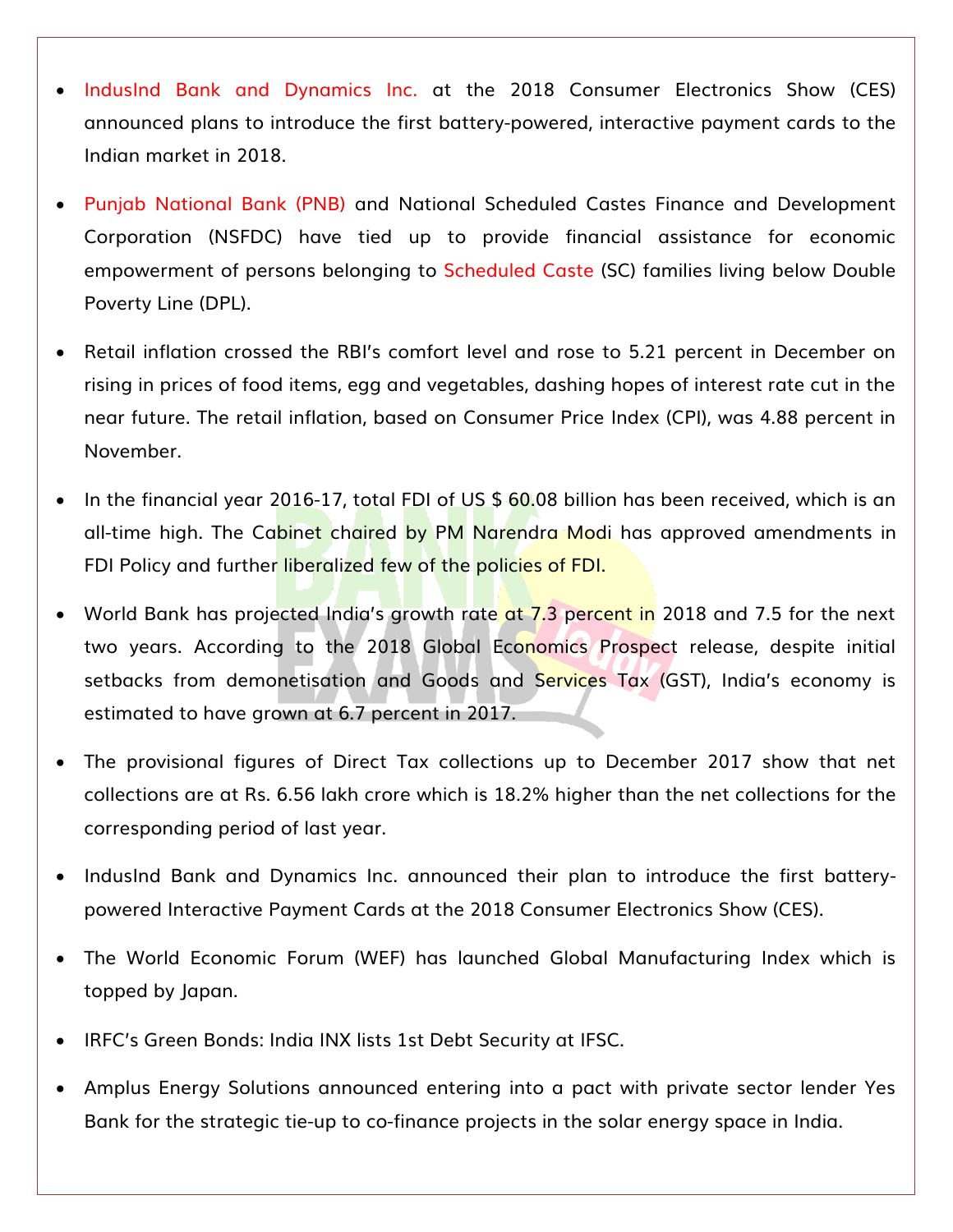- HDFC Bank Becomes 1st Indian Bank to Cross Rs5 trillion Market Capitalisation.
- Bank of Baroda Partners with Invoicemart as a TReDS Partner.
- IDFC Bank, Capital First to merge in Share Swap Deal.
- Market regulator SEBI has approved the appointment of Vijay Kumar as Managing Director and CEO of the country's largest agri-commodity bourse NCDEX
- Indian Overseas Bank and NHB tie up for Rural Housing Interest Subsidy Scheme.
- Small Finance and Payments Banks to Offer Atal Pension Yojana.
- The government has announced 88,139 crores rupees' capital infusion in 20 public sector banks

# Question Bank

**1. What are the dimensions of new Rs10 Banknotes in Mahatma Gandhi Series?**

Ans. 63 mm x 123 mm.

**2. Which of the following temples' motif is on new Rs10 Banknotes in Mahatma Gandhi Series?**

Ans. Sun Temple, Konark

**3. What is the validity of electoral bonds?**

Ans. 15 Days

**4. Electoral bonds can be used to make a donation only to certain political parties which have secured less than**

Ans. 1% votes

**5. The MDR will be borne by the government for a period of**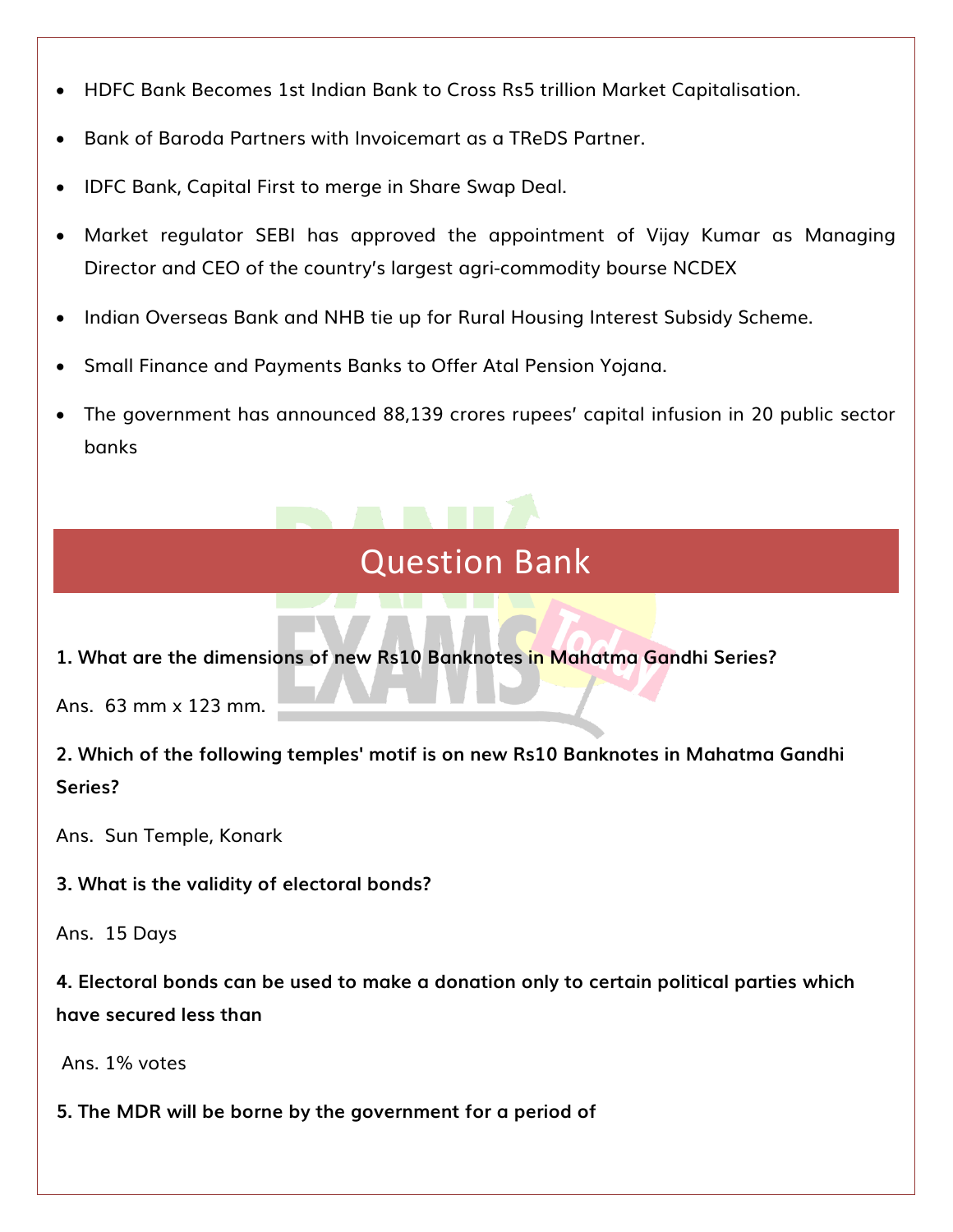Ans. two years

**6. MDR stands for**

Ans. Merchant Discount Rate

**7. Which of the two Gulf countries become the first to introduce VAT?**

Ans. Saudi Arabia and the United Arab Emirates

**8. How many digits are the present Virtual ID in the proposed two layered security of Aadhar?**

Ans. 16

**9. From which date two layered security of Aadhar came into force?**

Ans. March 1st, 2018

**10. Authentication User Agencies are classified into how many types of new two layered security of Aadhar?**

Ans. 2

**11. Which bank has introduced desktop ATM for the first time in India?** 

Ans. Andhra Pradesh Grameena Vikas Bank